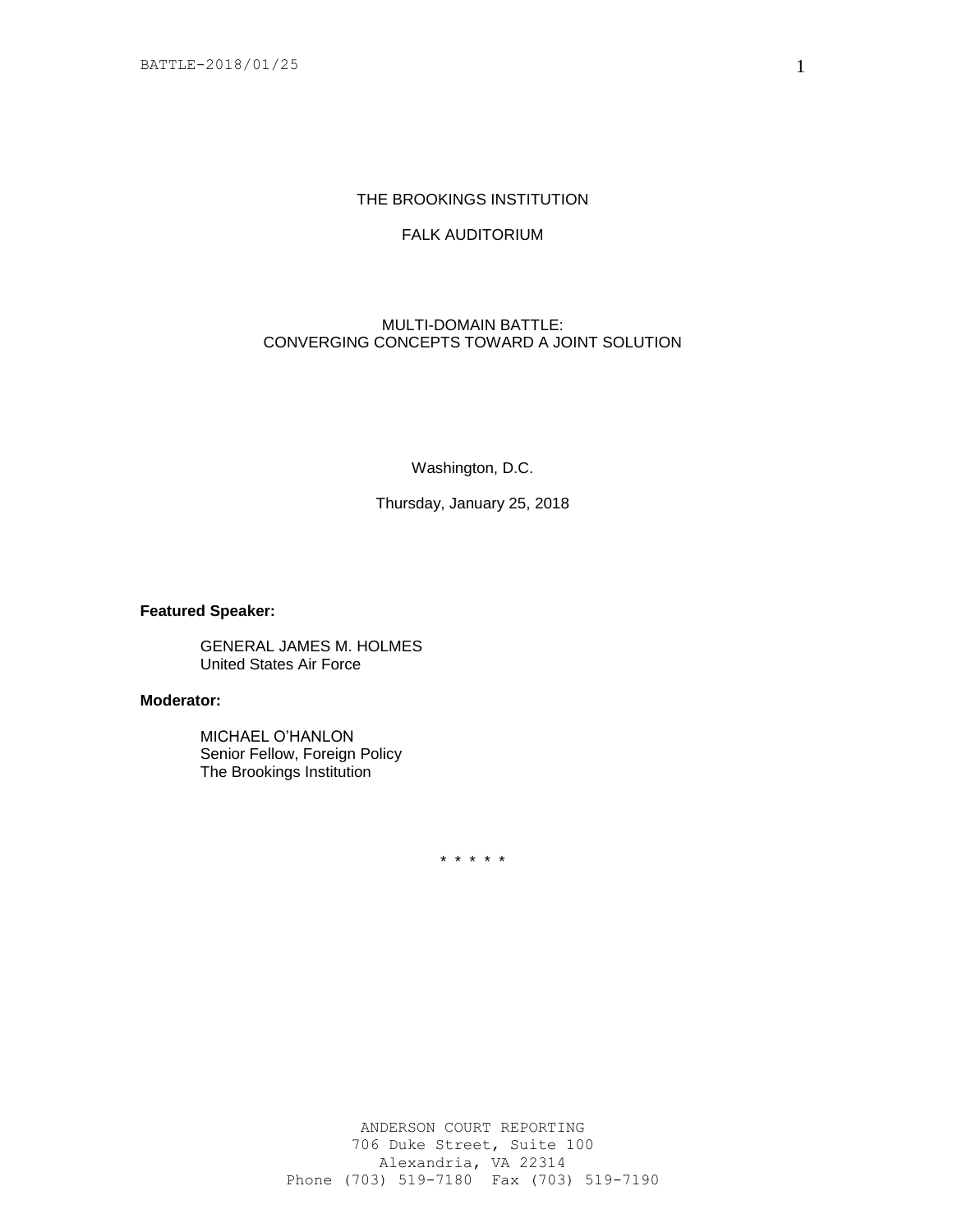#### P R O C E E D I N G S

MR. O'HANLON: Good morning, everyone, and welcome to Brookings. I'm Mike O'Hanlon with the Foreign Policy Program, and I have the real privilege and honor today of welcoming General Mike Holmes, the commander of Air Combat Command, who is one of the Air Force's and the U.S. military's big innovative thinkers on the future of warfare. Which is, as we all are aware from the world we live in, from the National Defense Strategy as articulated last week by Secretary Mattis, and by many other documents and facts of history and just moments that we're living today, we know this is something we have to think very hard about: long-term strategic competition with potential near-peer rivals in a world in which technology is advancing very fast and opportunities, but also vulnerabilities are emerging frequently.

So we are fortunate today that General Holmes will talk about a concept that he's been working on very hard, largely in conjunction with General David Perkins of the U.S. Army, called "multi-domain battle." And as you know, the title of today's presentation is "Converging Concepts Toward a Joint Solution."

Multi-domain battle is an idea that down in the wonderful maritime regions of Virginia, the Army and Air Force are collaborating on pushing ahead, but it also builds on many other concepts that have been out there in recent years, and we look forward to hearing, both in General Holmes' early comments and then in our discussion before we go to your question, hearing how this builds on other concepts that have been in the defense lexicon in recent years, like Air-Sea Battle or the Third Offset, and concepts that predated those, as well.

So just a brief word on General Holmes. He is a native Tennessean and went to college there, where he studied electrical engineering. It's nice to see people who are thinking about the future of warfare who really have technical expertise. He also has a great deal of experience in the cockpit of fighter jets, a F-15 pilot and flew other aircraft throughout his career. Commanded a number of fighter squadrons and other higher echelon units, and has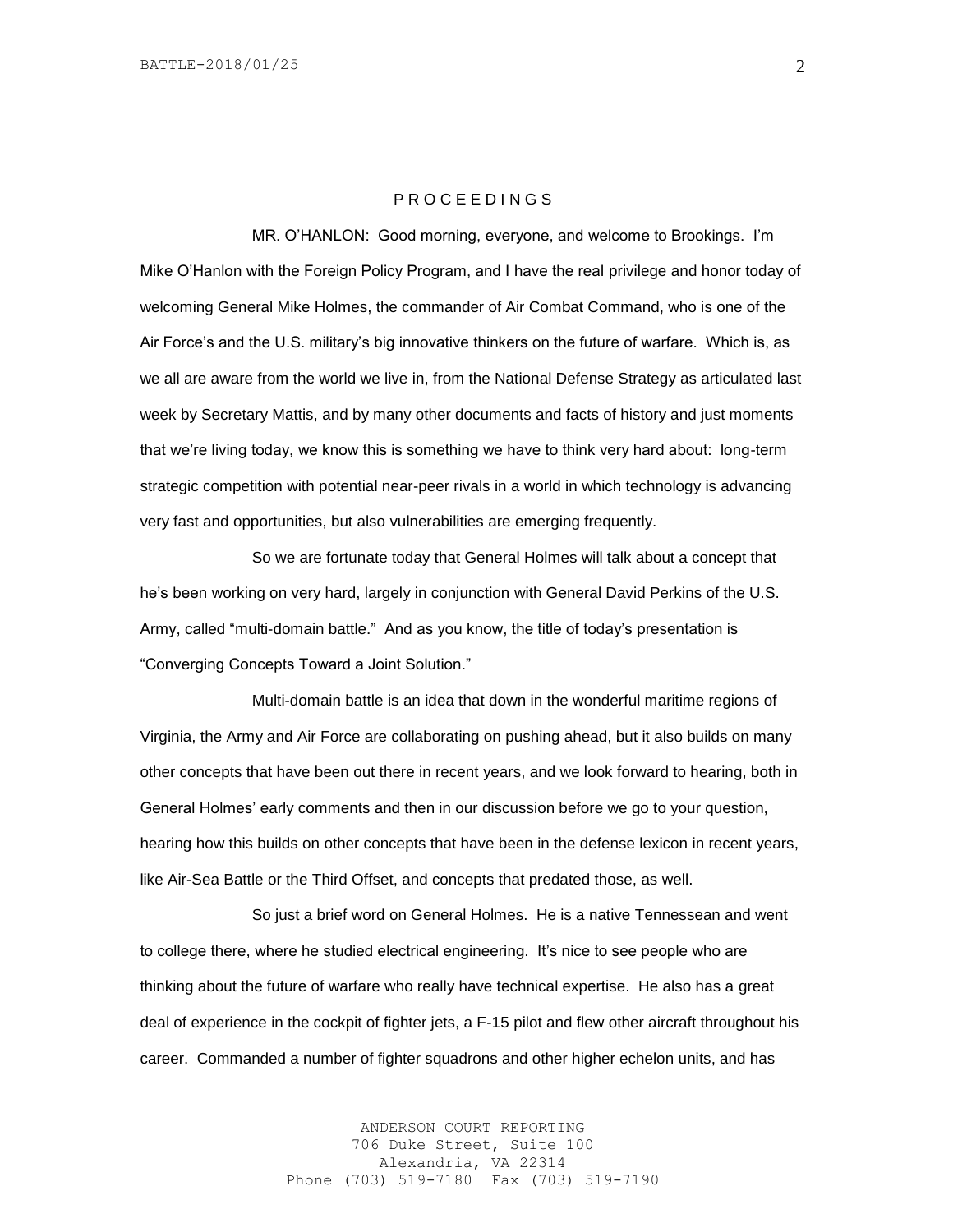had his fair share of Washington jobs over the years, as well, to the point where I hope I'm not betraying any secrets, he and his wife have actually grown quite fond of Washington. I'm not sure that's quite the same thing of he growing fond of Pentagon jobs; I won't make any presumptions there. But, of course, these days, as I say, he's down at Langley Air Force Base, just close enough to Washington to have his ideas get here and be heard, but far enough away to do some real thinking and have occasional peace and quiet, as well.

So please join me in welcoming the commander of Air Combat Command, General Mike Holmes. (Applause)

GENERAL HOLMES: So thanks, Michael. Thanks, Brookings. Thanks, everyone, for coming out today. I do appreciate Brookings for putting on this kind of event so that we have a chance to talk about what we're thinking about, have a chance to meet up with folks that are engaged in similar ideas and be able to interact, and I'm happy to be here today from Air Combat Command.

So 27 years ago today, we were nine days into Desert Storm. And, you know, when my speech writers put something together that's one of the things they laid out. So on that ninth day of Desert Storm the Joint Force flew 2,000 air sorties on that day in Operation Desert Storm. And to put that in perspective that's about a month's worth of sorties now in the CENTCOM AOR between the war we just brought to the next step in Syria and Iraq, and the one that continues in Afghanistan. That's about a month's worth of sorties there. We were flying that in a day in Desert Storm.

I would kind of say that that day or that period in Desert Storm changed the world because the U.S. demonstrated a conventional superiority in the world with conventional military forces that nobody really could match or had an alternative to. And that drove the world to start looking for new options to try to counter what U.S. forces could bring to the battlefield.

Desert Storm employed a lot of the ideas that came out of air-land battle. So in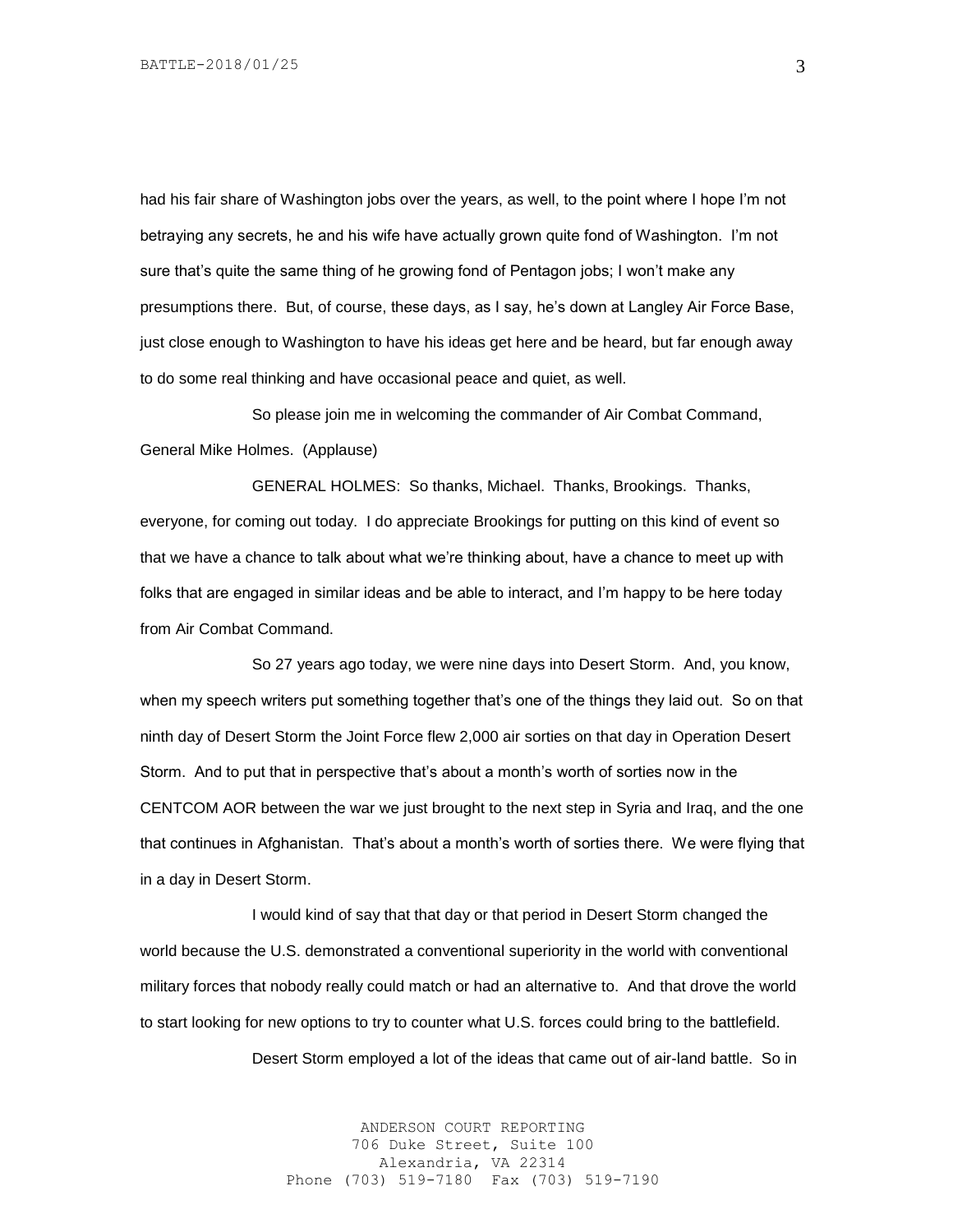the '70s, at the end of the Vietnam conflict, General Donn Starry at TRADOC and one of my predecessors, General Bill Creech at Tactical Air Command then, the predecessor to Air Combat Command, had worked together for several years on how to think about what had changed on the battlefield and to build a new battlefield construct, a new way for the Army and the Air Force to think together about that battlefield and what it meant.

And if you go back and look at Desert Storm, I won't say they followed the playbook exactly, but some of them main ideas of attacking the enemy across the breadth and depth of their force and their formation, of maneuvering forces in the close and the operational battle to drive the enemy to have to move and have opportunities to kill them as they moved, of protecting the rear area and making that a sanctuary that you could generate forces in and deploy forces from, you see all the elements there in Desert Storm.

And the services also employed then the weapon systems that they had bought to fit into that construct. So for the Army that was their big five of the Abrams tank, the Bradley infantry-fighting vehicle, the Apache attack helicopter, the Black Hawk utility helicopter, and the Patriot. And you see all those things used to great effect.

The Navy was able to demonstrate land attack cruise missiles, giving them a standoff deep strike capability. They were transitioning to the F-18 in the Air Wings with the flexibility that it's brought to them.

The Air Force employed the things that we had built for that Air-Land Battle environment in the European theater. The F-15, the F-16, the A-10, the F-111 was transitioning to the F-15E. We were still flying the F-4 in that transition. The AC-130 gunship built on things that we had done in Vietnam; EF-111, electronic attack, Compass Call electronic attack; AWACS, airborne command and control for the Command and Control; and an integrated kind of centralized theater Air Operations Center. The F-117 made its debut and brought stealth onto the battlefield. And we introduced precision weapons, although when you go back and look at it;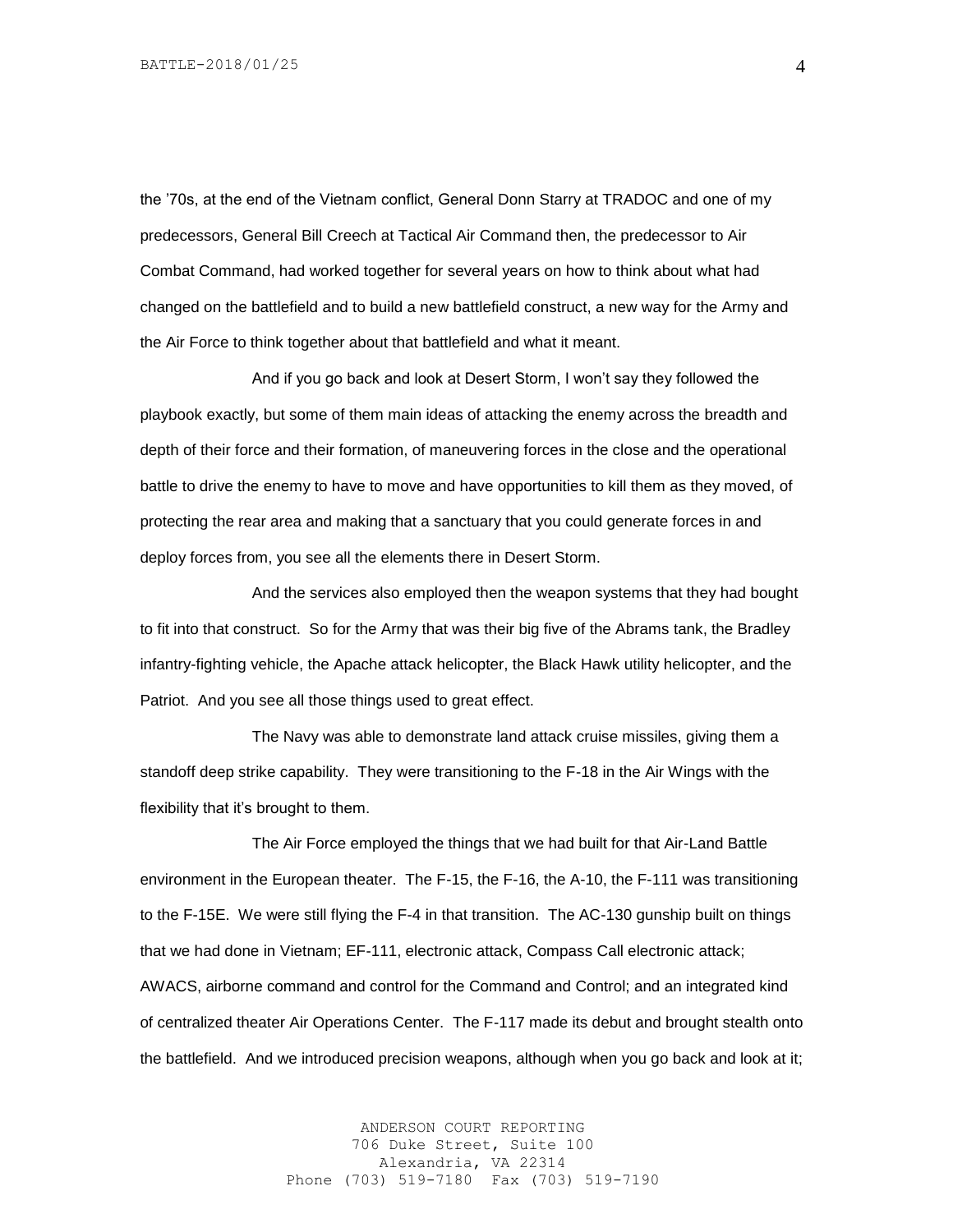only about 10 percent of the weapons that were deployed in Desert Storm were precision weapons.

So demoed some conventional superiority to the world and left the rest of the world's militaries starting to think about solutions on how they might counter that.

Twelve years later might have been the high mark of that. And we had matured the approach because, frankly, in Desert Storm, although it was a joint approach and although it employed some of those ideas from air-land battle, it was still sequential: an air campaign, followed by a ground campaign, steps at a time as we worked forward. It was still done primarily to de-conflict areas for joint forces to operate in. And we still focused on kind of stovepipe solutions within services that were brought together and integrated.

Twelve years later, in the second invasion of Iraq, a more mature approach developing those ideas showed a simultaneous air and ground attack from the beginning. Integrated approaches, we were working together. We had moved from a rollback approach of pushing back defenses a little bit at a time to being able to fight both from the outside in and from the inside out.

We turned the ratio around of precision to non-precision weapons and now 90 percent of the weapons employed were precision weapons. And I would say that if I say that's the high water mark it's because I think at that moment, the U.S. was the master of that threat environment that was posed by the Soviet systems that had been developed that were employed by another nation. And we were without a peer at that moment.

But our adversaries continued to develop options and to think about how they might counter that. In the United States military we spent most of that next 10 or 12 years focused on a different problem set, focused on counterinsurgency in Iraq and Afghanistan, and modifying those forces that we employed to great effect in Desert Storm and in Iraqi Freedom to be able to work in that close air support, COIN environment. And our adversaries kept thinking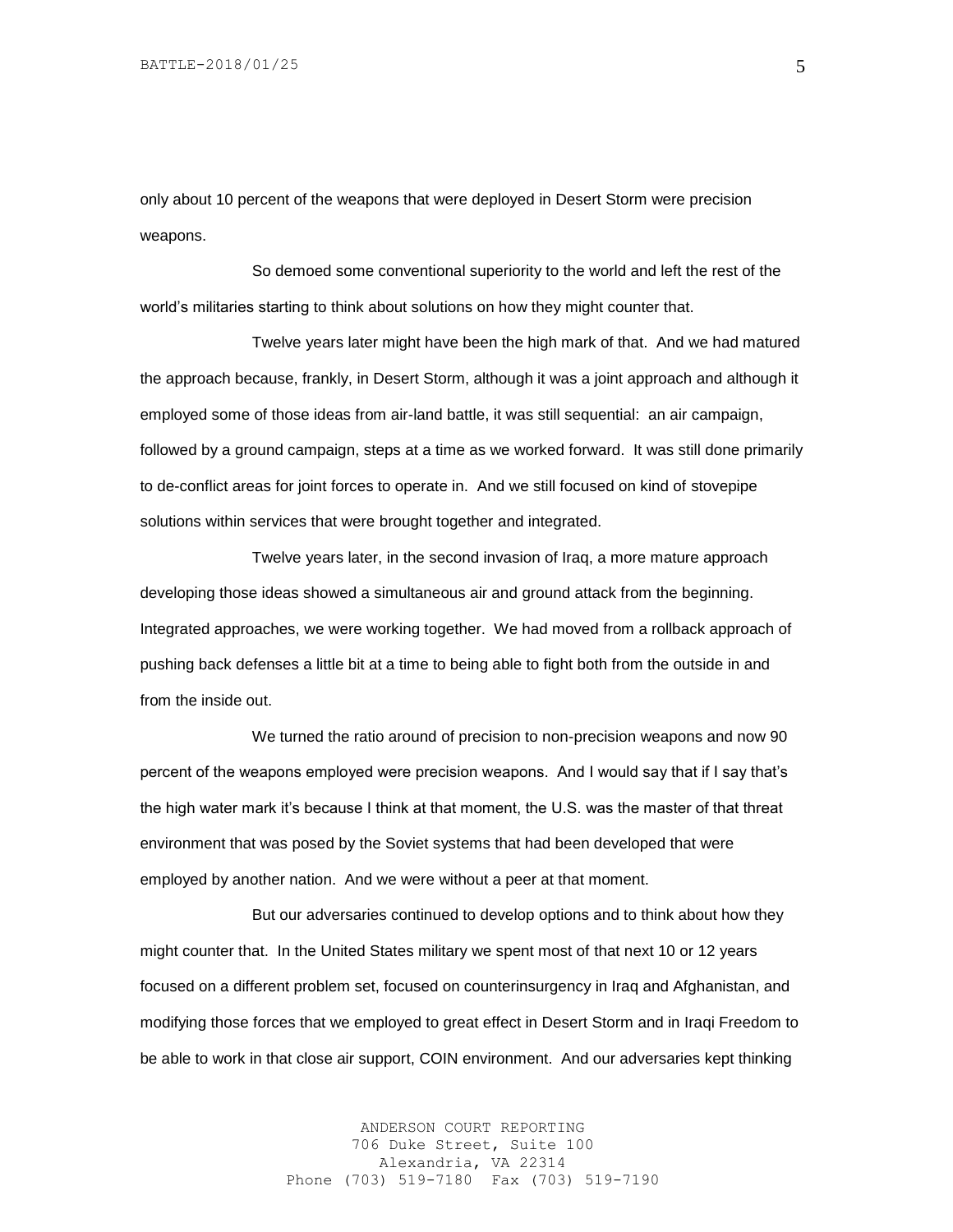and kept working.

Now we face an environment with a rising China, with a resurgent Russia that bring integrated multi-domain approaches to try to counter that conventional might that they saw us display. So I would say that they're using still some targeted conventional force improvements, specific things to match specific things that we've developed, but have learned to use those conventional forces in unconventional ways to do things like push us back, to keep us at arm's length, to make it hard for us to operate with the freedom we're used to close to them.

They also employ irregular forces along beside to complicate the battle so that we can't just use our conventional force. And they're moving quickly to integrate cyber tools, space tools, sophisticated electronic warfare and information tools in place of conventional forces and alongside conventional forces to try to reset that advantage that we possess.

We're back to thinking about what game theory guys call an infinite vis (phonetic), a finite game, where we've been dealing as American military with a finite game, where we were given task, we're going to pacify Iraq, we're going to pacify Afghanistan. We know who the players are. We know what the rules are. We know what it'll take to win or lose. And we're back into a long-term game, an infinite game, where the rules change and we're not exactly sure what they are; where the players come back and forth and are emphasized and deemphasized.

If you watched the war on Syria and on the border of Syria, the complexity there changes every day. Our airmen have been flying against the Syrian air force and against Syrian forces while they were within the coverage of a Russian integrated air defense system; while Turkey is fighting a different war along its border involved against the same folks. So the complexity changes and we're back into that world again where the rules change, the players change. And instead of having a finite victory at the end of a battle, it's how do you stay in the game? How do you keep playing in the game? How do you keep from losing and how do you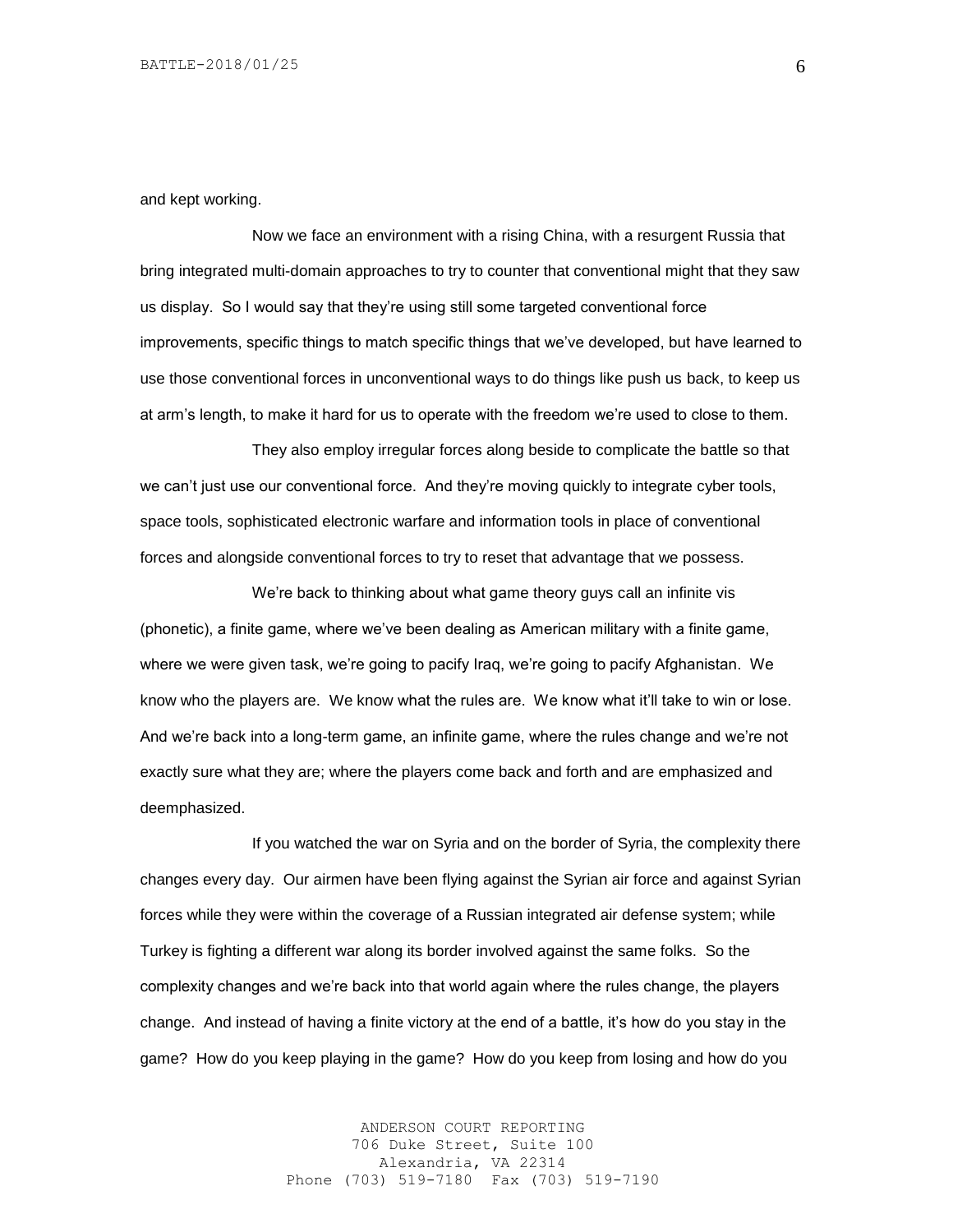go forward against peer adversaries?

So that's all well and good, but what actually has changed? So when Dave Perkins and I sat down to talk about this problems and Dave had a head start at TRADOC, like Donn Starry did on air-land battle, the things that I would pick out are the proliferated kind of multi-domain awareness that's available both to peers and to regional powers. So now, they have their own national technical means to bring awareness to the battlefield that's on par with what we have and what we've depended on. They will increasingly use commercial tools to get more awareness of the battlefield and then use publicly available information, social media or other tools, in new ways.

And when you marry that with ubiquitous, precision, long-range fires that can reach from anywhere on the battlefield to everywhere on the battlefield, it means that the world that we're preparing to deter these peer adversaries in or fight if we have to I would say now means that there are no boundaries on the battlefield or that they mean a lot less. There's no hiding places. There are no places you can hide from that unblinking eye of multi-domain awareness. And there are no sanctuaries where we can work through a port, unload our forces, get them ready for battle, and then move into a battle area. Our forces now know that from their garrison, before they start to move, they're vulnerable to at least non-kinetic fires and maybe kinetic fires. And so no boundaries, no hiding places, and no sanctuaries.

So when General Starry and General Creech got together in the '70s to look at air-land battle, as Dave Perkins has taught me, they started with thinking about a battlefield construct, not about exactly how to win or how many fire teams to be in a squad or how many squads in a platoon, but how would they think about the battlefield together to win? And so when Dave sat down to look at multi-domain battle for the Army, they recognized the need for a new battlefield construct, a new way to think about the battlefield together.

I would say from looking at history that our armed forces cooperate and work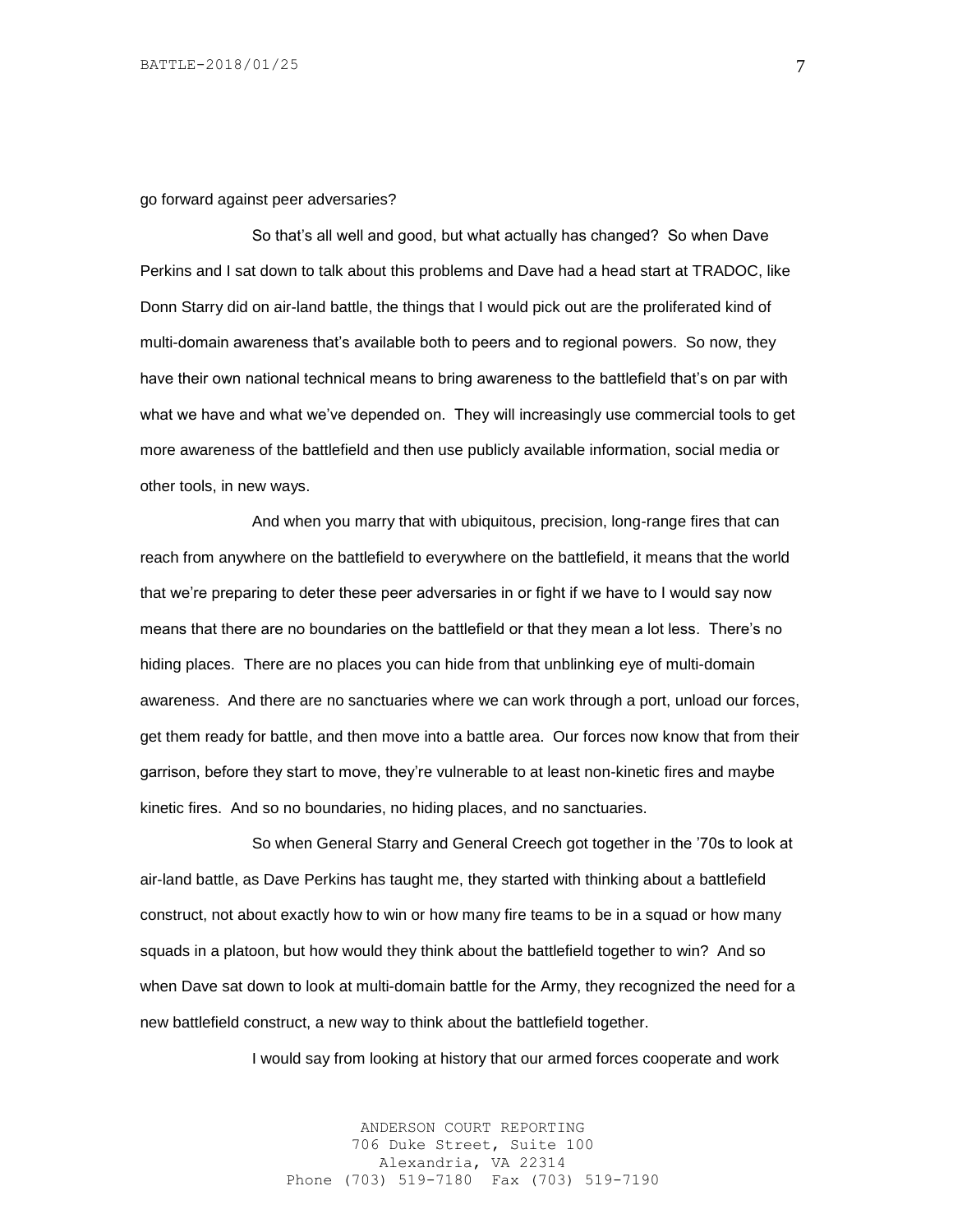together best when we can at least contemplate defeat. You know, I think we're still the most powerful conventional force in the world. I think we still bring advantages that no one else can bring to the battlefield. But when we square off and think about the peer adversaries of a rising China and a resurgent Russia, as other people say in town, there's no birthright that says we're going to win. We have think. We have to fight. We have to work hard at it.

So in the Solomons in 1942, you know, I imagine the Cactus Air Force of Army, Air Corps, and Marines and sailors together huddled in trenches on the side of the runway while 14-, 15-inch shells landed all around them from Japanese battleships, and it forced them to think about how they might cooperate. And so they kind of created the first JFAC. They learned how to work together. They built a condition where they could get the Japanese to come in and attrit their airpower out in the Solomons, so that when we had enough forces we were ready to move in and across the Pacific.

In 1970s Europe, a guy sat down and came up with the concepts that became air-land battle.

In 1942, when we invaded North Africa as the first American campaign against Germany, we learned some hard lessons about how to work together as air and land power. And we codified those in a little short pub called the "100-20," and it's something I go back to now and again as I think about how to square off and face a peer adversary. And there were about three tenets that came out of that.

The first one is land and air power are co-equal and interdependent. Neither is the auxiliary of the other. And I think airmen have gotten that wrong sometimes in the last 30 years when we've tried to argue about the interdependent part of it. Airmen have made arguments that you can win just with airpower, which has proven not to be true. Soldiers sometimes get it wrong when we argue over the co-equal part, you know. If there a dominant force? I think what we find against a peer adversary is that they have to work together.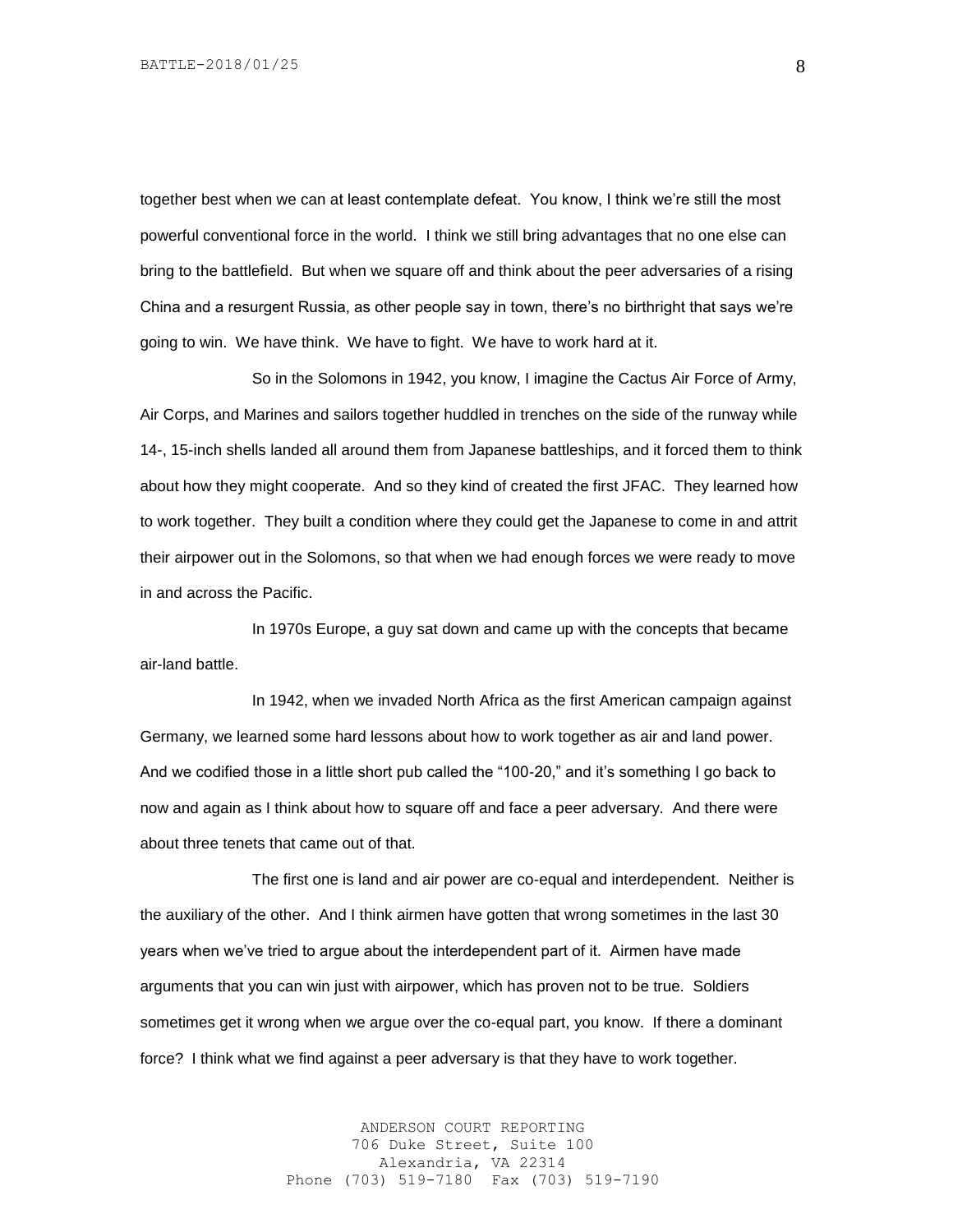The second tenet says the first role of the air component commander is to control the air because, if they don't, the ground commander will spend so much time fighting air forces that they won't be able to conduct their operations and achieve their goals on the ground.

And that land power should be commanded by a land component commander and that air power should be commanded by an air component commander unless they're geographically separated.

And I'm not bringing those lessons out to rub either airmen or soldiers' nose in that experience. I'm bringing it out because if we look at this new world, I'd like to avoid having, you know, my son and his counterparts sitting together to write a document after a battle that says maybe air, land, sea, space, cyber, the electromagnetic spectrum, and information operations are co-equal and interdependent, not auxiliaries of each other.

So how can we think through ho we bring all those together in a way that we put pressure on the enemy? So over the last several years, the Navy and the Air Force started trying to work our way through this problem in an idea called air-sea battle, which eventually became a joint concept about joint maneuver in the global commons. The chairman has talked about multi-domain, multi-regional, using U.S. forces and our ability to be all over the world to put pressure on peer adversaries all over the world and not just on one battlefield.

And TRADOC, led by Dave Perkins, and ACC have been working together on this idea of multi-domain battle. And we'll continue to work forward to refine it. There is an article that Dave and I put out. And frankly, the purpose of that article was to try to help airmen and soldiers avoid talking past each other when they sit down to talk about this battlefield and work out a battlefield construct.

Over the next year, TRADOC and Air Combat Command, with some other help, will pursue a series of tabletop exercises that'll go to try to refine the idea and see how we'll work together and how we'll turn it into a doctrine and a concept that we can agree on. We have

> ANDERSON COURT REPORTING 706 Duke Street, Suite 100 Alexandria, VA 22314 Phone (703) 519-7180 Fax (703) 519-7190

9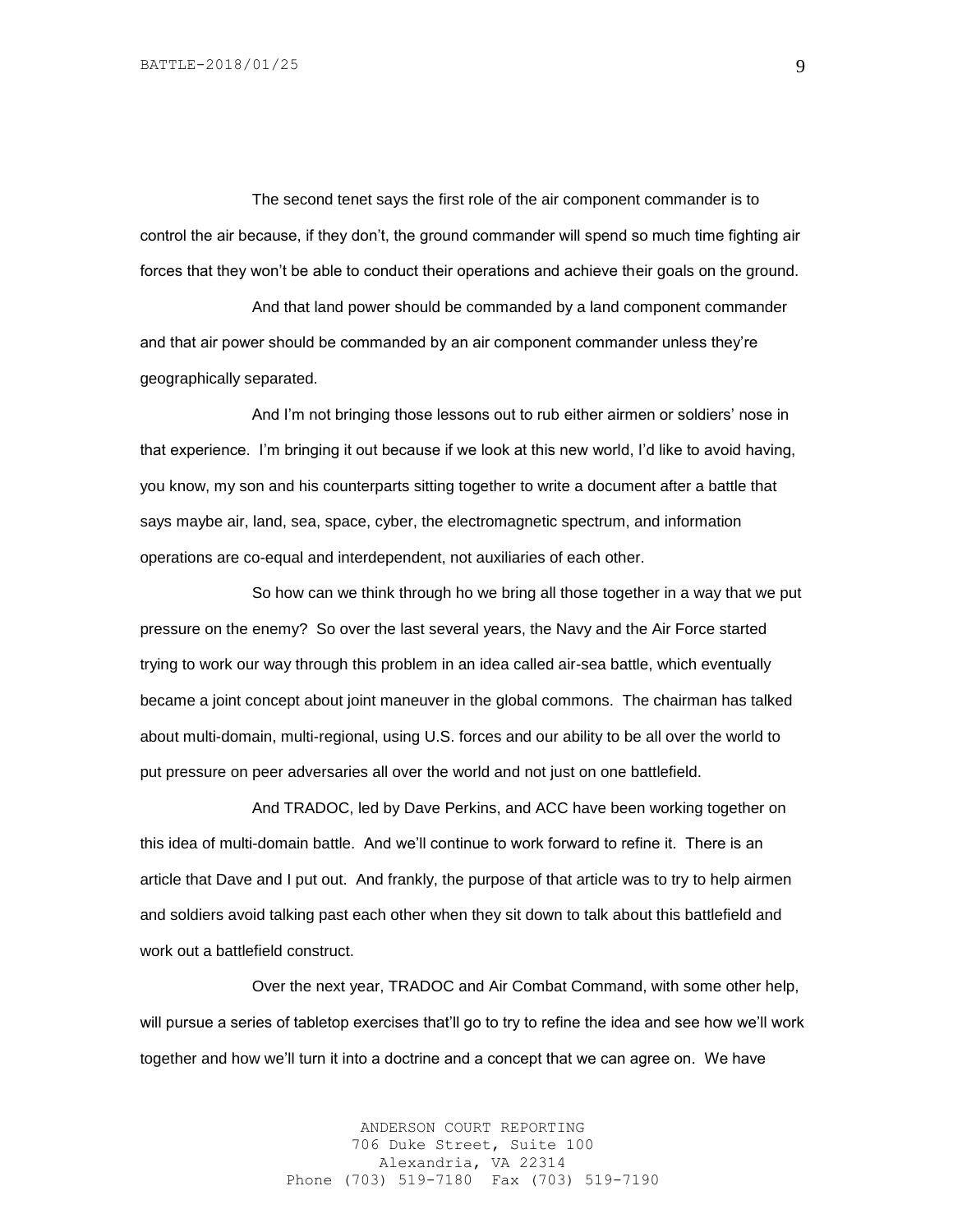identified 13 initiatives, like General Starry and General Creech picked out, initiatives to work together on between the Air Force and the Army.

And I think our goal is to try to find a way that working together, the Joint Force can hold the initiative. Because in this world where both sides see everything and know everything, both sides have long-range fires that can reach anywhere on the battlefield and strike them with precision. The side that wins, I think, will be the side that can command the initiative by driving an ops tempo that the other force can't keep up with. And the only way to do that in the world we live in, I think, is to operate between trust between commanders.

The ideas that we've lived under for the last several years where we could have joint boards that planned things that we would do two or three in days in advance, where will we put our reconnaissance assets three days from now, where we will put our strike assets or our long-range fires three days from now, in the world we're talking about fighting in those assets may not still be there. The targets may still not be there. And so when Dave Perkins talks about converged solutions, he's talking about a world where commanders operate under a joint commander's intent to work together rapidly to arrive at converged solutions, not integrated or synchronized solutions, but where we work toward the same goal as fast as we can keep up with and try to drive the enemy to react to us.

From the Air force side, we'll think about how to think about that fight. And then as you think about how to equip your force for that fight, I think all the things that we're looking at will demand the three basic areas that I'll talk about.

So the first is multi-domain awareness. We'll employ multi-domain tools to try to get awareness in multiple domains on the battlefield so we can pick a place where we have initiative and an advantage and work quickly to try to expand on success. It'll take advanced battle management to be able to bring our forces and concentrate them to that point in a hostile, contested environment. And it'll take agile, resilient comms to be able to communicate across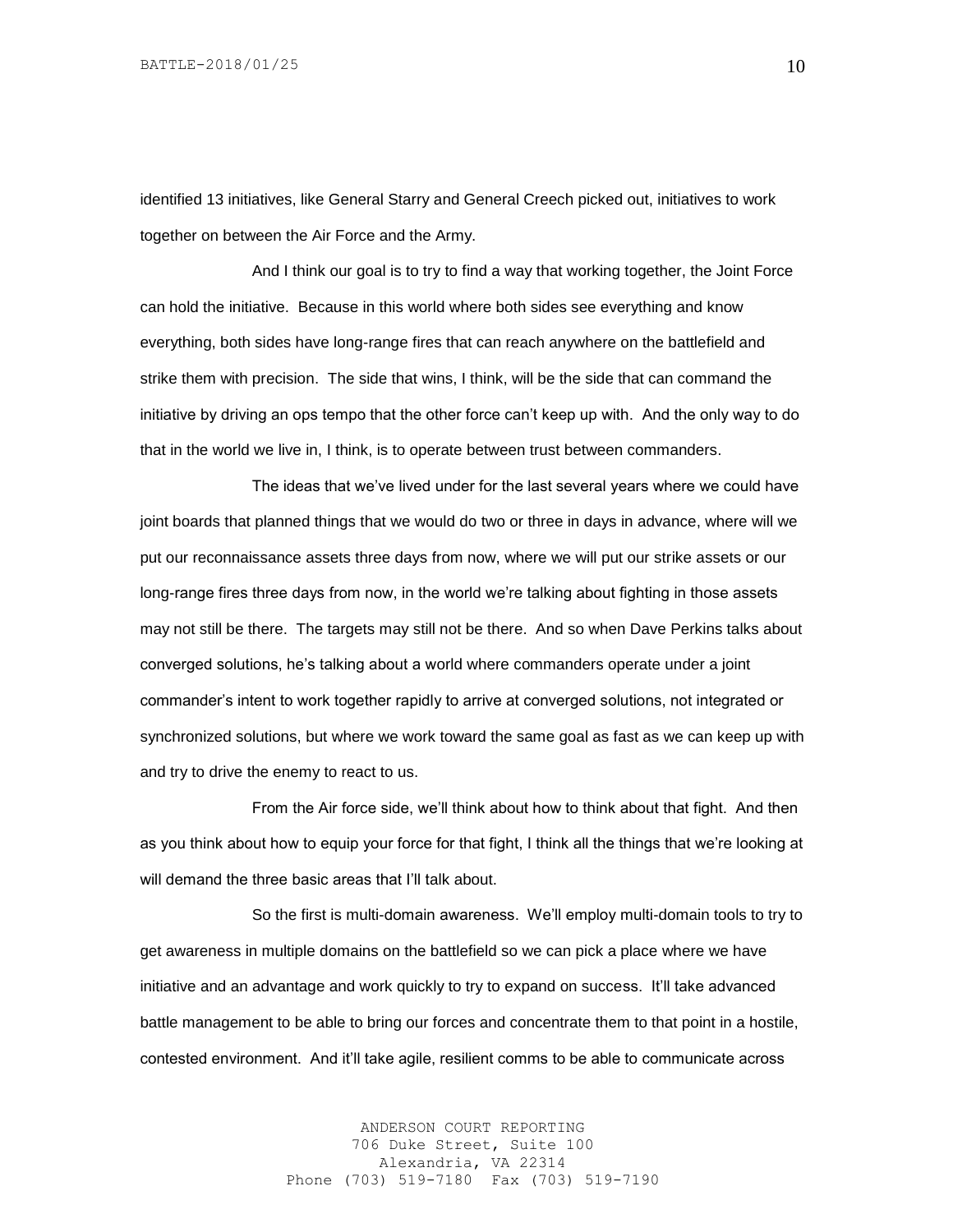that force, the Air Force and across the Joint Force.

Hanging on those then are three things that we've talked about and we've been working on. One is adaptive basing. The idea that because our bases are no longer secure from those precision long-range threats, we're going to have to maneuver our forces and we'll have to figure out how to sustain our forces as we maneuver among multiple bases at high cost to be able to sustain that.

We'll think about Air Superiority 2030 and the work that we've done to figure out how we'll maintain the air advantage that the Joint Force depends on, how that fits into those three kind of bedrock capabilities.

And then our multi-domain command and control effort we'll look at in the context of how will we work with an Army force or a Navy force and, in the case of multi-domain battle with the Army, an Army force that is controlled through multiple echelons of command with an Air Force that in general is controlled at a single echelon at the Air Operations Center. How will we move out to bridge the gaps there? Will we have to build redundant multi-domain capabilities or will we be able to rely on each other to bring some of those multi-domain capabilities to the battlefield for all of us? And work out the details of how we'll bring air and land power together in a converged solution and support a Joint Force commander to solve those problems of the future.

So we're working to think through it. We'll build on all the work that's already been done. I thank you for giving me the chance to talk about it a little bit today. And I think Michael's going to lead a discussion here now, so thanks very much. (Applause)

MR. O'HANLON: Well, General, thank you. I wanted to follow up with a few questions and then look forward to questions from the audience here in a couple of minutes, as well.

And the first thing I wanted to do, you did a nice job with the historical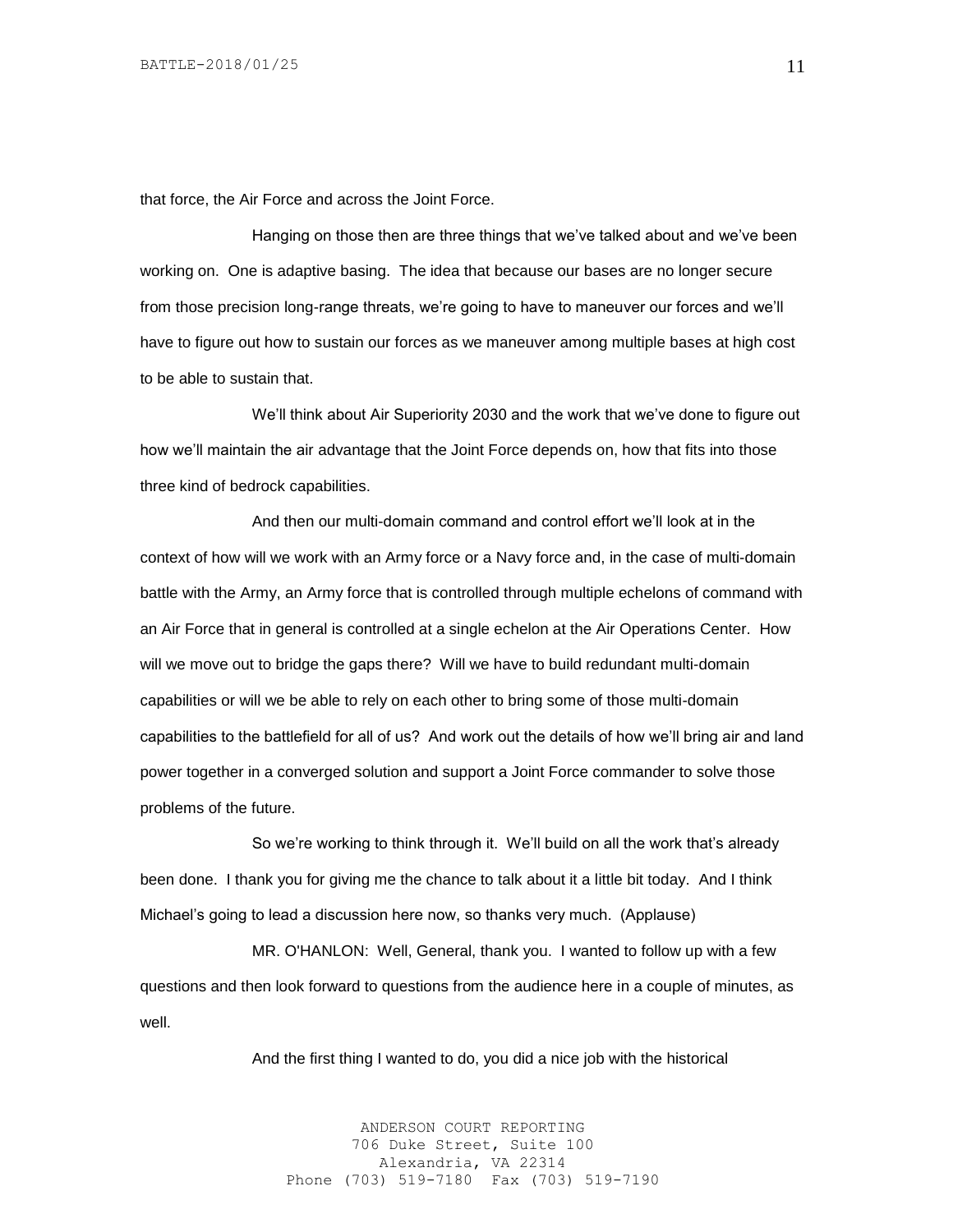perspective, mentioning some of the other unifying constructs or visions that the Department of Defense has come up with over the years, starting with air-land battle. But I wanted to ask you specifically on three of the more recent ones to maybe draw out a little further how we should understand multi-domain battle.

Let me begin with some of the Joint Vision 2020 and 2030 documents and ideas that the Department of Defense was putting out, you know, 10 years ago. And I think of those as being holistic across all the forces, but being written in a period sort of prior to the reemergence of great power competition. So I'm guessing, just as you said at the end, that that vision was almost more utopian in some its premises than we are at today, but I wanted to ask you to speak to that.

But also, air-sea battle, of course, was a big idea that your service together with the Navy were really pushing about five years ago. As you pointed out, it then morphed into the Joint Concept for Access and Maneuver in the Global Commons, one of the longest expressions and longest acronyms. And once it had that name it sort of had a lifespan probably measured in months, and I haven't heard a whole lot of it since. But I'd like to know, given that the Air Force and Navy were working on that, how does the current effort being led largely by the Air Force and the Army relate?

And then finally, a phrase that I'm not sure I did hear you use was Third Offset. And, of course, people in this room will know very well for the most part what Third Offset is, but I wanted to put that on the table and ask you if you are superseding that with this idea or that this is part of the Third Offset? People here, of course, are aware that the Third Offset is a phrase that's associated with the Obama administration, so perhaps it's a little bit better to have a new name. But, on the other hand, it's also associated with General Paul Selva, who's still the vice chairman of the Joint Chiefs. And certainly the ideas that Bob Work and others had with the Third Offset were widely seen as popular or necessary throughout the department. And also,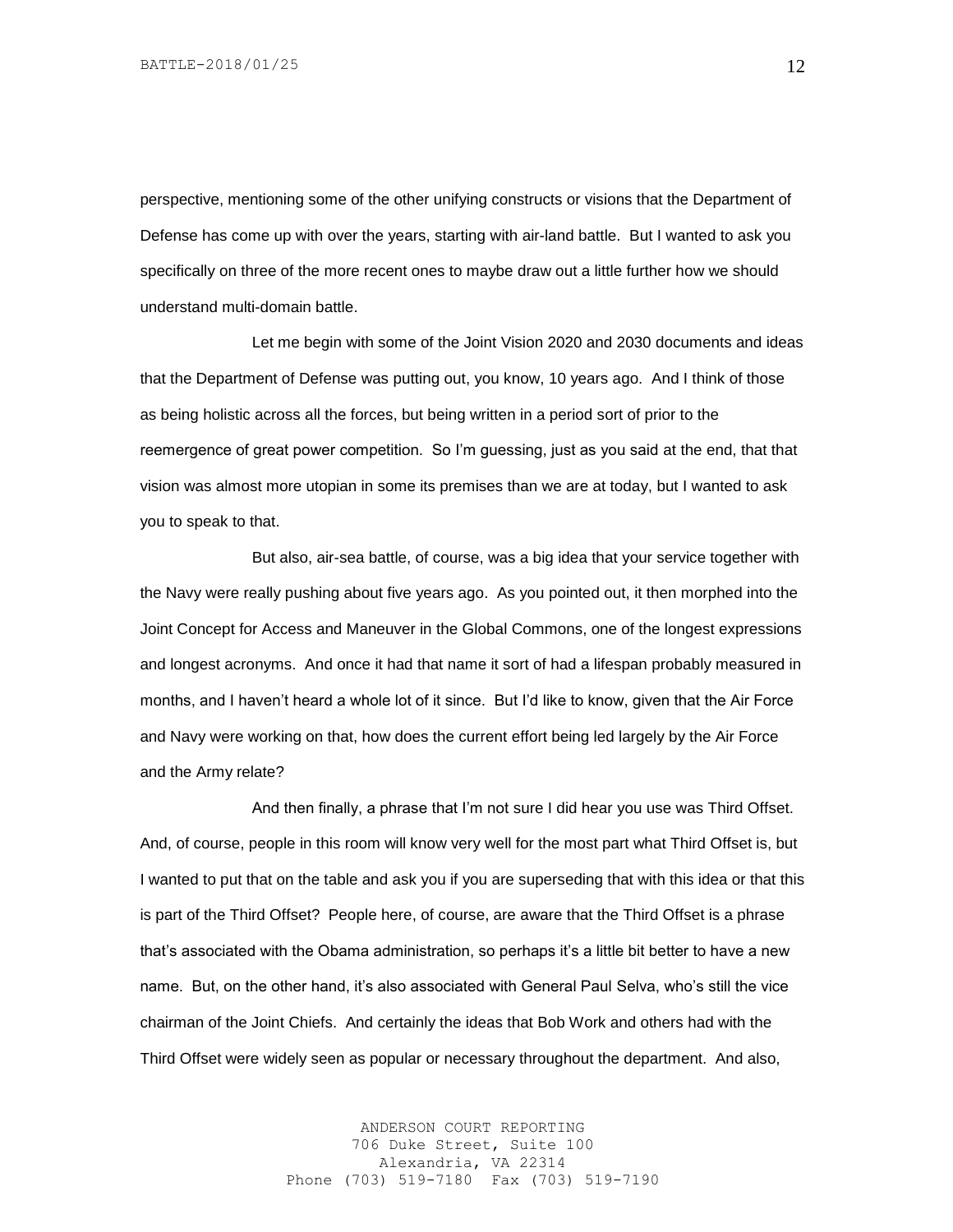they were broad enough that they didn't really necessarily need to be replaced, per se. So is this just sort of a new phrase to capture the Third Offset for a Trump administration or is it different?

So if you could help us understand how multi-domain battle relates to Joint Vision 2020 and 2030, to air-sea battle, and then to the Third Offset, please.

GENERAL HOLMES: I'll do my best. So I think that earlier work was fundamental and foundational to what we looked at. I think it focused on the fact that technology was changing and changing faster and faster, so we needed to look farther out into the future and think about what technology we would have at that point. And so the Joint Force 2020 and 2030 were thinking about how we might fight and what we might fight with as we look forward into the future.

I'm going to go to the end of that first and kind of come back. You know, the idea of a Third Offset, I think it's important to think about how we will change. But in a world that's governed by Moore's Law where things change really fast and we haven't been able to keep up with it, I think the focus there is it's unlikely we're going to have a Third Offset that's going to last for 25 years like the other ones did. It's going to be how can we change our approach to thinking about fights and then acquiring the systems we'll have to use in those fights to do them much faster.

So to me, what I take away from the Third Offset is that we can't take 20 years to develop a platform or a weapons system. We're going to have to make evolutionary improvements to the things that we have and anything new that we're going to field, we're going to have to take an incremental improvement. We won't be able to wait 20 years to fully develop and fully test an F-35. We're going to have to do things faster.

And then if you go back and look in the middle, I would say air-sea battle and multi-domain battle were attempts to take those larger concepts and fight them into a particular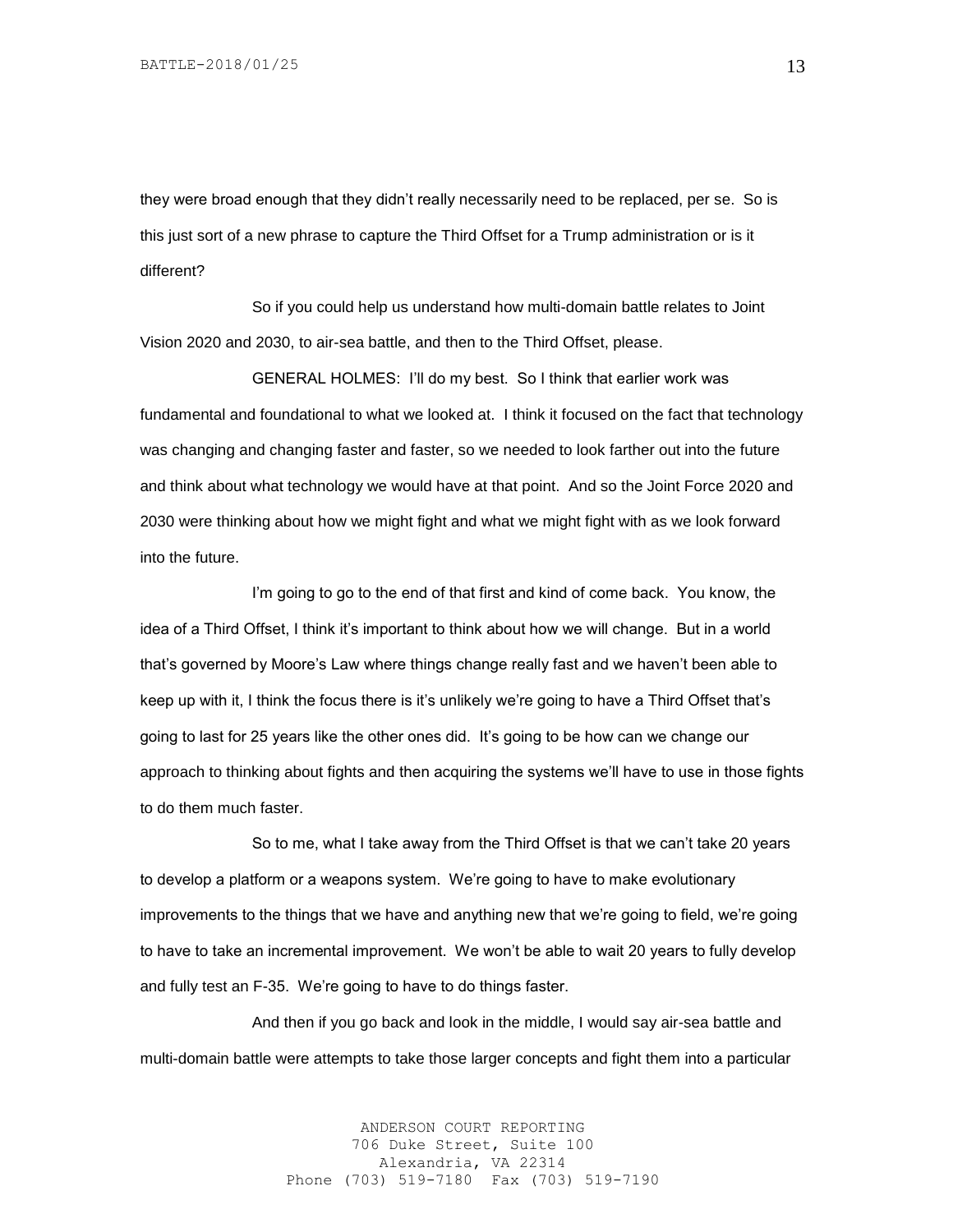theater or a particular area of operation. So the work that the Air Force and the Navy did together to think about air-sea battle at the service level continues in the PACOM AOR, where Pac Fleet and Pacific Air Forces under the PACOM commander continue to work together to figure out how air and maritime forces and ground forces will work together in that environment against the same multi-domain threat that we talked about to be successful.

And as Dave and I look at multi-domain battle, which is primarily in that kind of continental ground environment, then I'd expect these ideas to be amplified and built on by our components in the European theater and by EUCOM to think through how they fit into their problem set.

So I'd say we start with those fundamental ideas. The Third Offset to me means we're going to have to go faster than what we've done. And then we're going to take these ideas, but they're not just Washington ideas. They've got to go fit into an AOR where they're going to be used.

MR. O'HANLON: Is the Third Offset still part of official DOD thinking or is it a term that now, even if the ideas continue, the term has essentially been dropped?

GENERAL HOLMES: So like you, I haven't heard that term used a lot, but I think I still hear the ideas talked about in the halls of the Pentagon and in the things that we look at. We still have the move from all the services to move toward a rapid capabilities office to shorten our acquisition schedules and get to the things that we need in a faster way.

And I think generally I'm heartened by the idea that General Milley and the Army have decided to think through how they're going to fight before they start down the road of acquiring the next weapon systems, and I think we're trying to do the same thing in the Air Force.

MR. O'HANLON: So following up on that, that's a great point because I wanted to ask you to what extent or when will multi-domain battle start to actually be more than a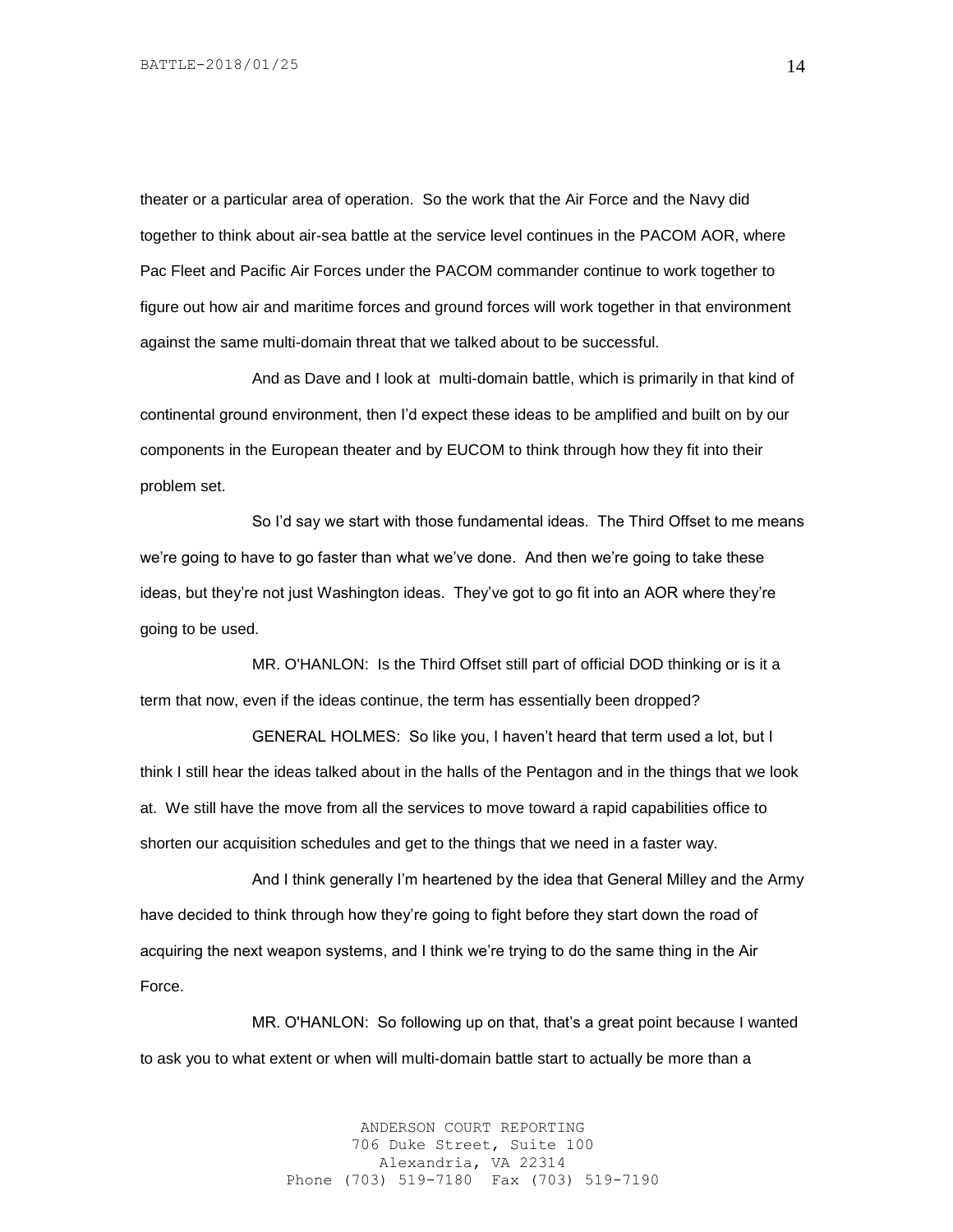concept and actually affect Pentagon force planning? Are you already factoring in some of your ideas into the budget we're about to see in a couple of weeks or is it too soon to expect that? You've only been on this job for less than a year, I think, and multi-domain battle is a pretty new concept. So is it sort of a year from now or so that we're going to expect this concept to affect Pentagon acquisition decisions?

GENERAL HOLMES: So one of the comments that people make is, so what's new or different in multi-domain battle? What's different from the joint operations that we've been doing? And there's some truth to that. So in the CENTCOM area of operations now, Lieutenant General Jeff Harrigian is the air component commander. He's also the coordinating authority for the Joint Force for space and cyber. So we're already, of course, doing some multidomain operations.

I think as we think through how we'll change our command and control to get away from, again, those boards and things that take multiple days in an environment where you're allowed to do that, that's where we'll start to see a change. And then for the services it'll be as we contemplate going from research and development into programs, where we go ahead with programs that we had planned for many years or where we reevaluate those programs that we haven't started and try to decide how they fit into the world that we envision fighting in in the future.

MR. O'HANLON: And that leads me to a question, as I try to understand sort of the overarching philosophy of multi-domain battle, and you clearly expressed there are a number of things that it tries to address in terms of today's world, but I guess one question I have is do you see it as fundamentally taking advantage of new war-fighting opportunities so we can sort of come on like gangbusters in multi-domains ourselves or do you see it partly as being worried about vulnerabilities? That we're going to be attacked in cyber and in space and we're not going to have the luxury of building up the big logistics and theater capabilities we had in Desert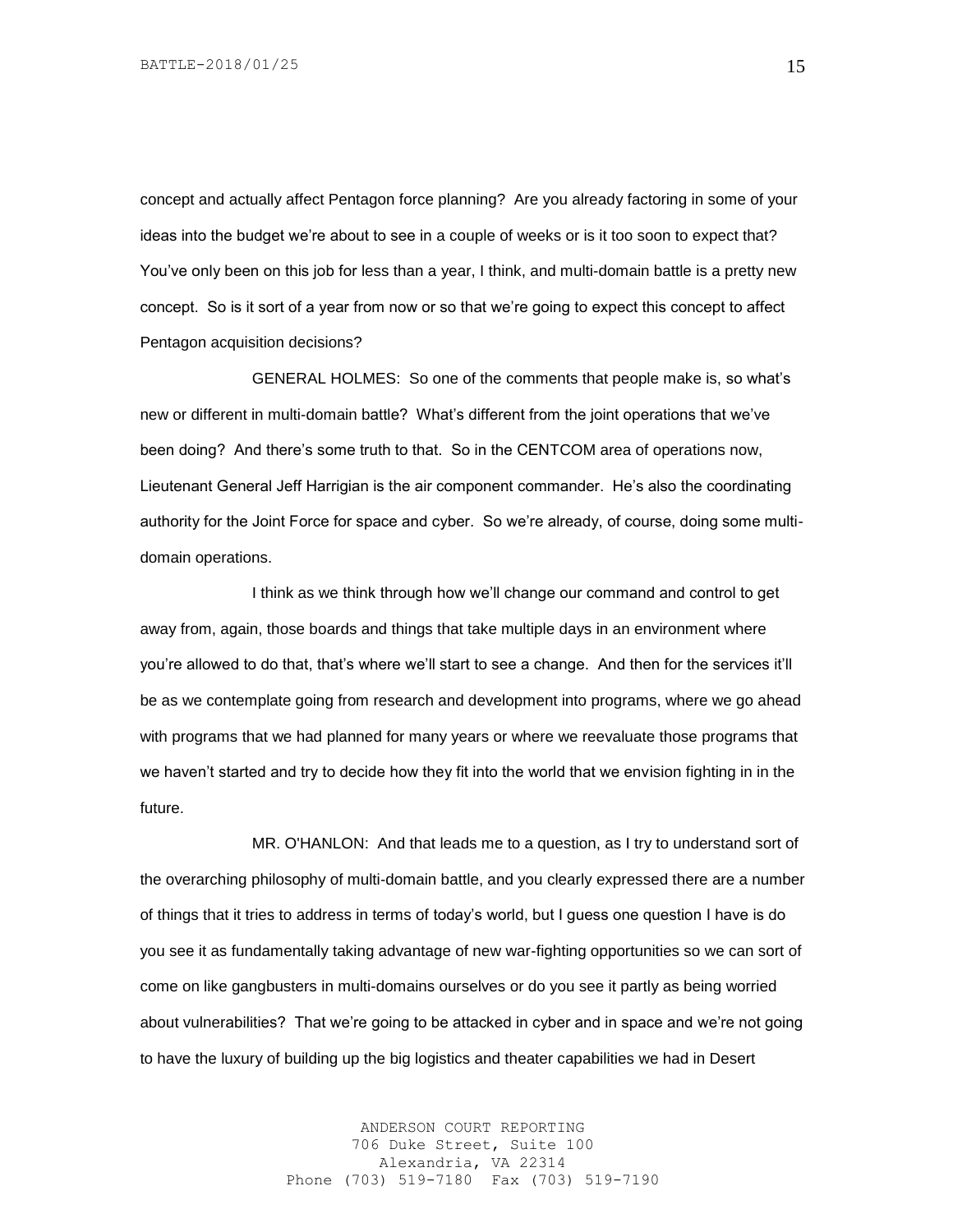Storm, as you described, and we're going to have think of a multi-domain battle as in a way fighting maybe in smaller, isolated pieces of the Joint Force that are not necessarily in good communication with each other all the time because command and control has been so compromised.

So do you see it as fundamentally taking advantage of opportunity and taking our sort of advantage to the next level of dominance or do you see it even more as dealing with vulnerability and the expectation that it's going to be actually harder to keep an integrated Joint Force functioning across the whole battlefield?

GENERAL HOLMES: So, you know, obviously, I think they'll be some of both. And if you look at where TRADOC started out with multi-domain battle, they took the rear area and the close battle and the deep battle concepts from air-land battle and they expanded those and made some more areas with kind of an operational rear and a strategic rear to think about how we'll defend our assets and how we'll maneuver there to be able to bring forces forward. So there's certainly going to be a defensive component. And then they expanded the deep battle out to include kind of a deep maneuver area and deep fires area and a strategic fires area out there at the end.

As Dave and I looked at it, we looked at the lines, an airman tends to look more at the function that we're trying to do and to say, okay, I want to attack that enemy IADS across the depth of the battlefield and I'm not as worried about which area they're in or I'm going to go after their ability to sustain their forces across the different areas and not as worried about where they are on the map. On the defensive side that translates to us to defending the functions that work in our operational rear area or in our deep rear or strategic rear area.

So we're going to have to continue to do both. But you won't drive the initiative and the tempo to put the enemy on the defensive if you focus only on the defensive parts of it. So like we've always done in warfare, you'd like to make the enemy fight, to scratch and claw to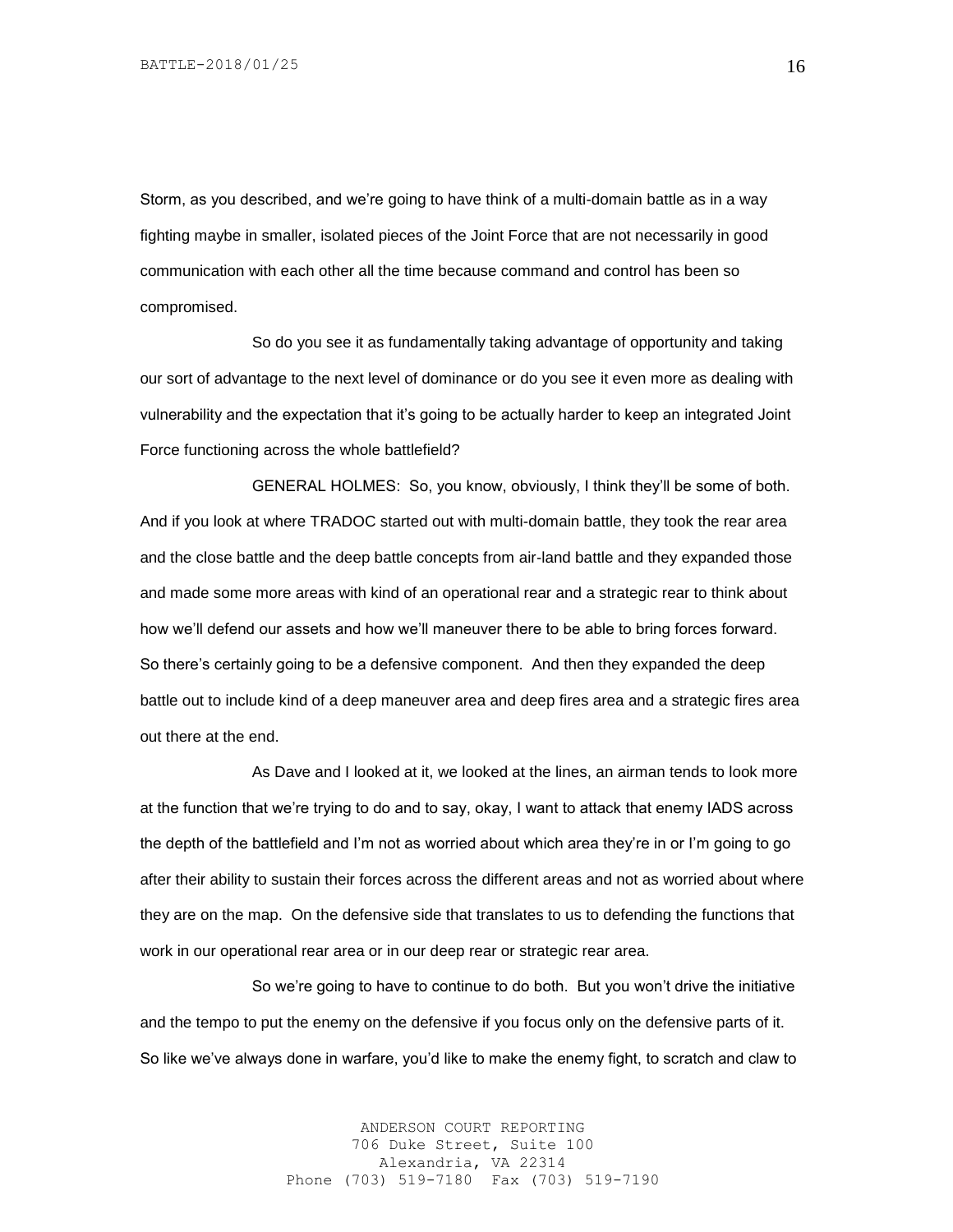take off from their airfields or to maneuver out of their own cantonments instead of thinking about how they're going to bring forces to bear against you.

So we're going to work on the offensive tools and then we're going to have to think about how much defense do we have to provide to be able to project the power.

MR. O'HANLON: Here's a question that I realize you can only address to some extent in this kind of an unclassified setting, but building on that point and that, as you say, there are offensive and also defensive elements. And reading the National Defense Strategy, the department is acutely aware that Russia and China in particular can threaten our operations much more than they could have 10 years ago. Secretary Mattis last week talked about a constantly eroding American advantage.

And I wonder, as you think about multi-domain battle, especially when you look at the command and control space, are there are couple of vulnerabilities that you think we have to get after with the greatest amount of vigilance and haste because they are sort of glaring examples of where we could really be put back on our heels?

I'm thinking, for example, of last year's Defense Science Board's study on cyber deterrence when they basically said that there's almost no U.S. cyber system that we can really vouch for at the moment. I'm thinking about space where even though we're going towards larger constellations of partly commercially based satellites, our big stuff is really quite vulnerable and might very well be attacked in the future, a hegemonic kind of war.

Are there certain specific vulnerabilities that you want to see multi-domain battle affect the way we deal with these and maybe even affect acquisition decisions pretty quickly because the vulnerabilities are so acute?

GENERAL HOLMES: So I'd pick out a couple. One would be, as you said, the vulnerability of our systems. As we've computerized them and digitized them, that's increased their vulnerability to cyber threats. So we're able to bring more capability faster, but it introduces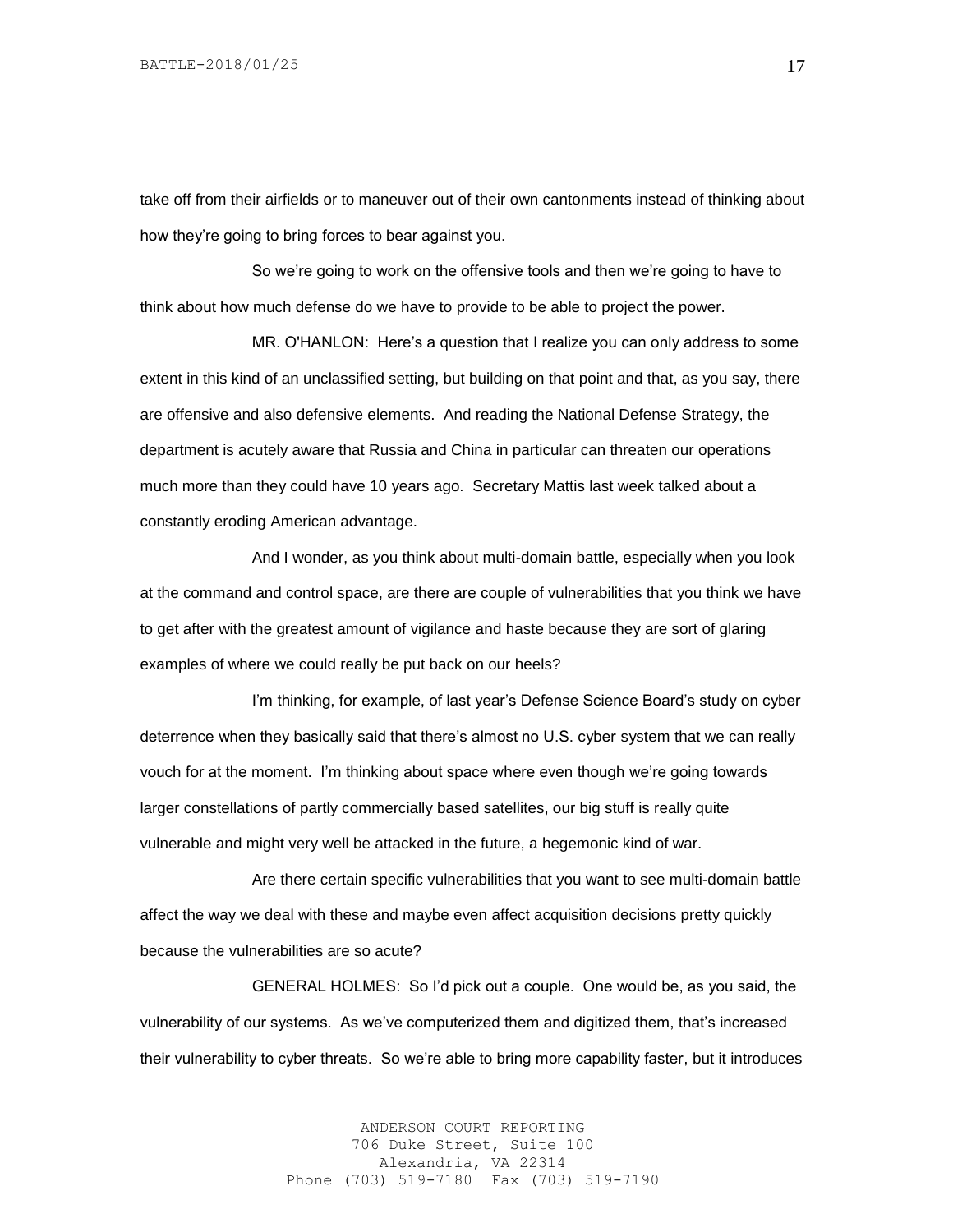a new vulnerability.

On the Air Force side, it makes us think about things like moving our comm and cyber defenses out of the support group and into the operations group. It's got to be there to make sure that not just your networks, but your weapon systems are able to work. And in multidomain battle, one of the most important weapon systems would be the Air Operations Center, which is built on software and defending it against the vulnerabilities there.

And then the second on is your ability to communicate in the fact of cyberattacks and broad jamming delivered from air and from the ground and from space that make it difficult for you to communicate. And so even with the commander's intent, even operating toward a converged solution, we want to work on our ability to communicate and our ability to fight when we can communicate.

MR. O'HANLON: So as much as you want to get after this problem, that last comment suggests that there's only medium confidence that we can really mitigate the -- that we can really eliminate the vulnerabilities. We can maybe mitigate them, but they could be here to stay at some level. Is that what I hear you say?

GENERAL HOLMES: Well, I think it's a continuous game with a step and a counter-step, and it's not something that we'll ever solve and say, okay, now we have perfect comm, we won't have to worry about it. There'll be new vulnerabilities. We'll have to continue to address it and we'll have to be able to fight like we always have in a world where we can't always talk to each other.

And as a young pilot, I routinely trained in environments where we could not talk to each other because the enemy had the ability to do that. We built the HAVE QUICK radio which changed frequencies and now we could talk to each other again. And then the enemy built the jammer that can move at the same speed or do it across broader band and we couldn't. And so we'll have to be able to do both.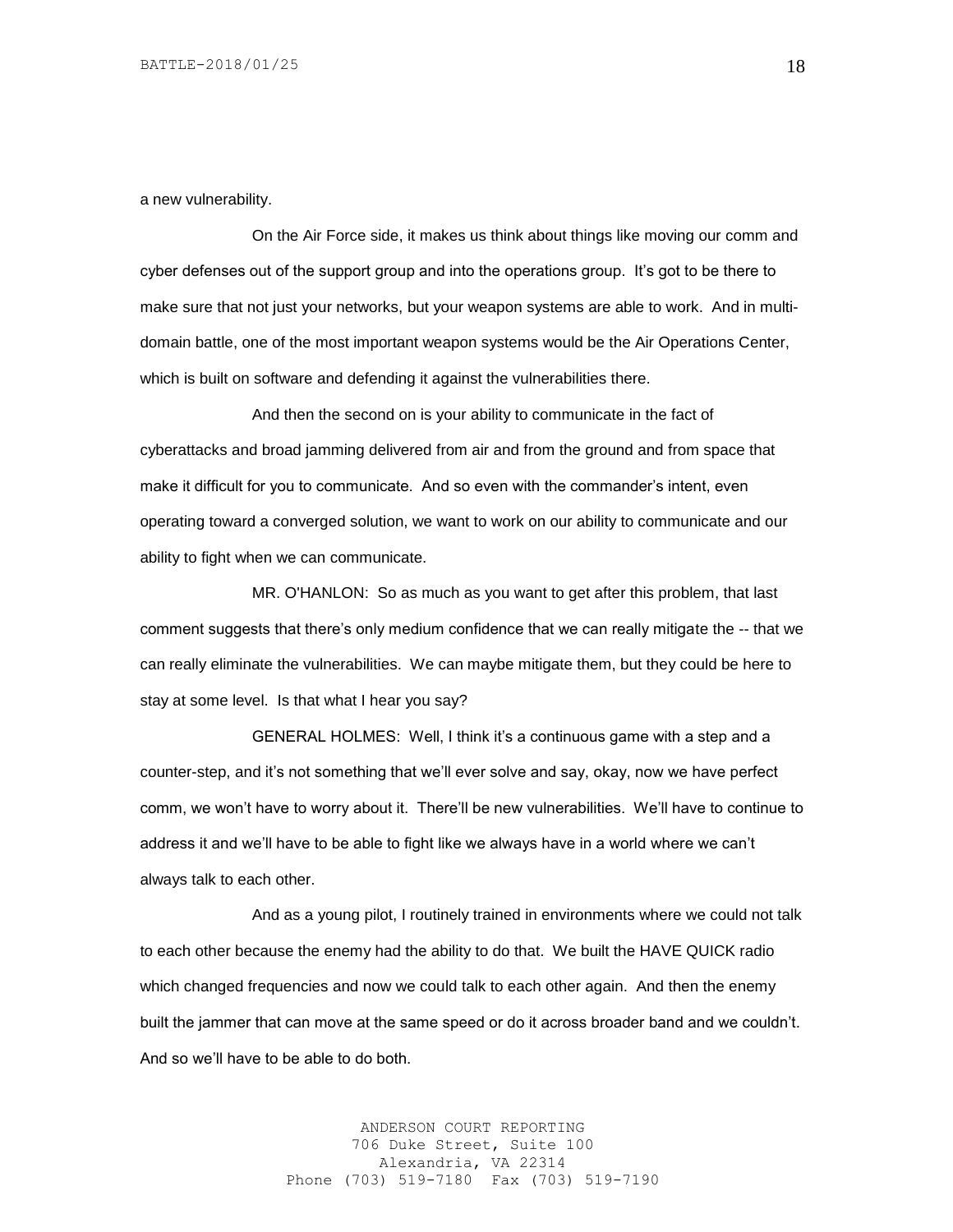MR. O'HANLON: One last question and then I know a lot of other people want to get into this. On this, same issue of vulnerabilities, and, again, recognizing the delicacy of some of these subjects in an open setting, but I wonder how much you think about vulnerability nuclear effects. We certainly see our Russian friends talking about escalate to de-escalate. We've had multiple commissions in the United States on high-altitude nuclear bursts and their ability to fry a lot of the electronics that we all have accustomed ourselves to.

Do you worry that we have in the post-Cold War era not hardened enough communications systems against that kind of nuclear effect and that could be one of the vulnerabilities we have to really confront in the years to come?

GENERAL HOLMES: So, yeah, I think absolutely you have to worry about that. There are techniques using nuclear weapons from a high-altitude blast to be able to eliminate electronics and communications systems. We have to keep that on our threat list. I think when Secretary Mattis in the new strategy talks about being able to field the decisive conventional force, part of what I see in that is our ability to have deterrents against peer adversaries at multiple levels.

So it's important and we have to start with a safe, secure, reliable nuclear deterrent. I put that as the existential threat to the United States. But if that's the only reliable deterrent force we have, if we don't have 21st century deterrents that uses some of the multidomain tools and a conventional force to dissuade and convince the enemy that they can't be successful achieving their goals at a level below a response that would trigger a nuclear response, then you deter, I think, those kinds of attacks by having an ability to win at the different levels and to deter conflict from the lowest level with the response that you can do that's proportional, that you're willing to do, and that you have the capability to do at that kind of conventional level.

And then the enemy has to try to find asymmetric ways to operate below that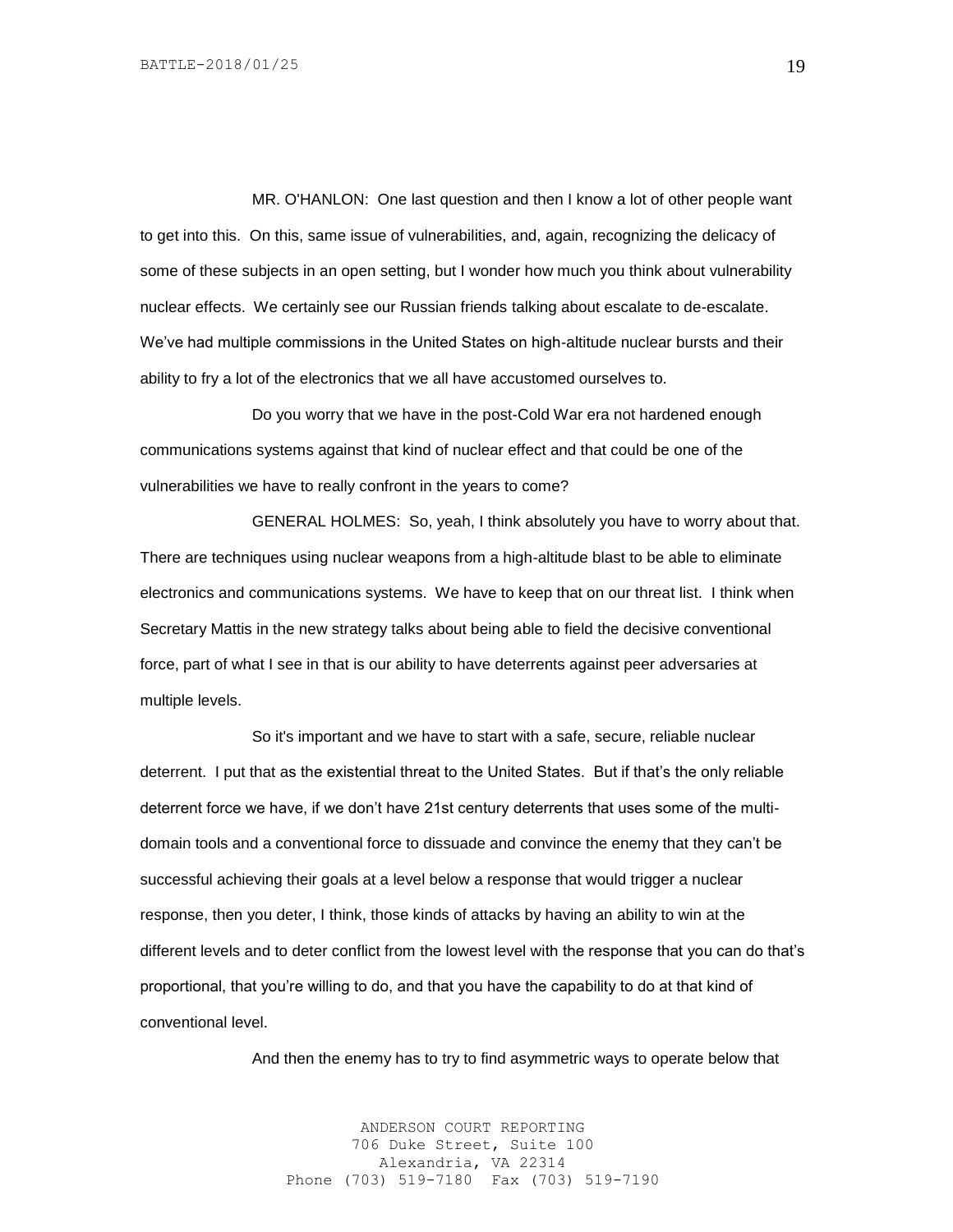level, to be able to go after their objectives without triggering either a massive conventional response and all the build-up and logistics and everything that takes. They think there are things they can go operate that won't -- we don't care enough about to trigger that response. So we have to have options at the medium level. We have to have options at the big, conventional deterrent. And then we have to continue to maintain a safe, secure, reliable nuclear deterrent.

MR. O'HANLON: Great. Well, let's bring some of you in. I've got other questions on the budget, but I bet a lot of them are going to come up from some of the expertise in this room. So why don't we start over here? You want to take one at a time or should we take a couple at a time?

GENERAL HOLMES: Let's take one at a time, if we can.

MR. O'HANLON: Okay. Right here, please.

MR. CLARK: Good morning, sir. Colin Clark, Breaking Defense. I'm intrigued by the idea that Multi-Domain is basically Russia and Air-Sea is basically China. But when you talk to Salty and Bob Work and others and they talk about Multi-Domain, they seem to be talking about a much more sort of universal application. Is there a different here or is this a semantic thing?

GENERAL HOLMES: So I guess I would say, Colin, that I think the

fundamentals of being able to operate on those multiple domains and put the enemy on the horn in multiple dilemmas and ship-supported supporting roles are fundamental to both concepts. I would say the air-sea battle iteration of that is probably more appropriate in the Pacific scenarios. And the TRADOC-derived multi-domain battle building on the air-land battle legacy is probably going to be thought through more in the European context. But I think both of them will rely on the same general ideas, but with different forces based on the environments they'll be in.

And it doesn't mean the Navy won't play in a European scenario or that the Army won't play in the Pacific scenario. It just means that the guys that are leading it in those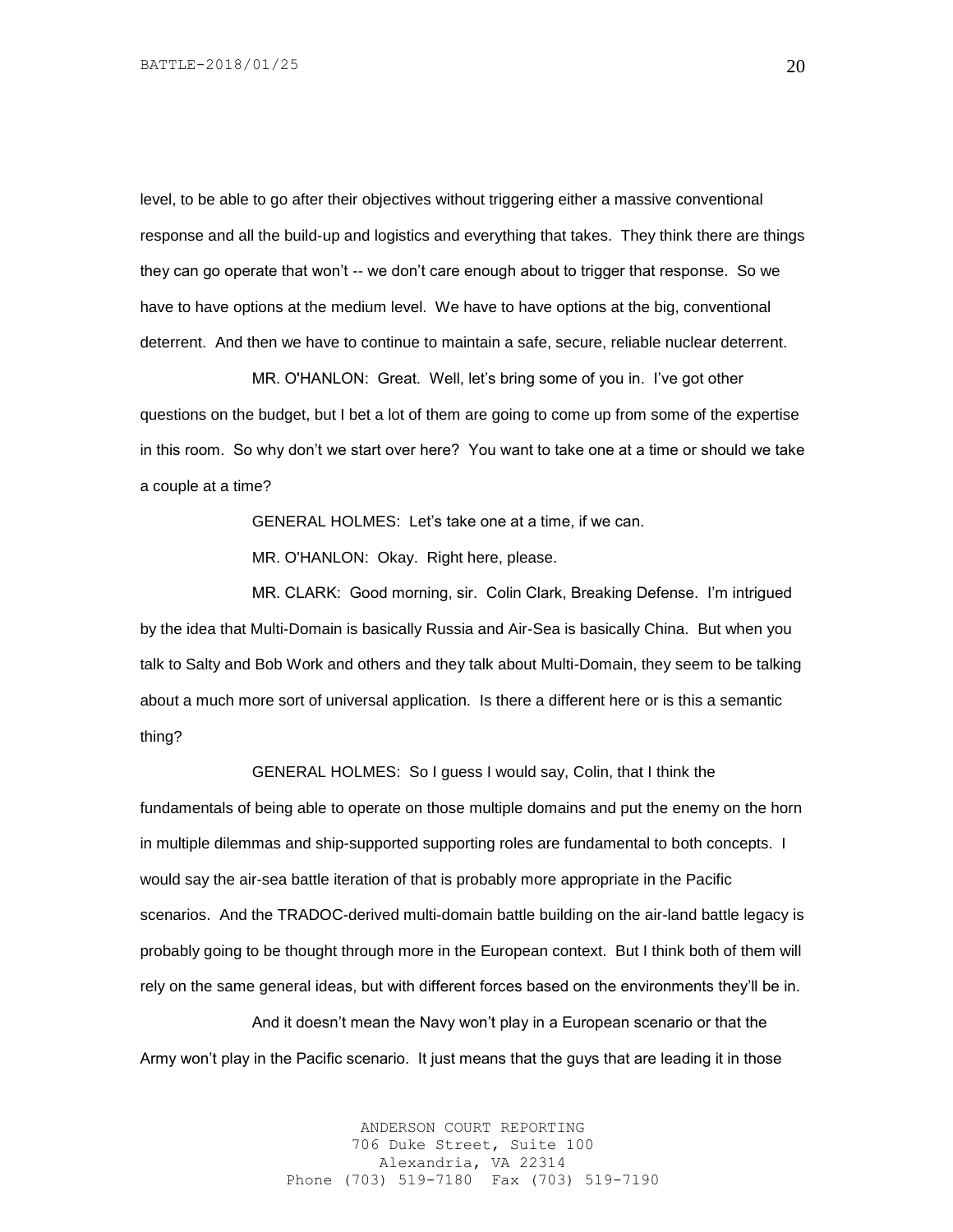areas that have to think about it hardest are in those theaters.

MR. O'HANLON: Please, and then we'll work back.

MR. TUCKER: Thank you. Patrick Tucker with Defense One. You opened up talking a little bit about precision weaponry. And it seems like multi-domain battle concepts would help with precision. You've got more sensors on target and more integration among services to bring more data to target acquisition.

At the same time, the Pentagon at the end of last year made an announcement they would indefinitely suspend the ban on cluster munitions. And there's a lot of the nuclear posture, a new (phonetic) draft that's been leaked online that talks about variable yield nuclear weapons, both of which seem like the total antithesis of precision.

So I wonder if you could talk a little bit about what those weapons mean for the future of multi-domain battle or just how you're thinking about their utility. Thanks.

GENERAL HOLMES: I mean, sure, some of that will be beyond Air Combat Command's purview, so I'll say take what I say with a grain of salt as we work through it. But we don't have an unlimited budget, right? And even if the things that we're talking about at higher budget levels, we've had waits that can spend all the money that the Congress and the administration would give us in useful ways to provide a more effective defense, but it starts with kind of knowing how much we're going to have and having some predictability, are the primary we're looking for.

And so at whatever budget level you plan, there are going to be impacts, things for a deterrent value that'll have both the mass effect and a precision effect. And you'd like to have the ability to bring both. You know, going back and looking at land mines is at least party related to the cost of replacing weapons that we have that are area munitions with conforming or precision munitions that would do the same thing.

I have not been involved in the nuclear posture review. And I haven't seen any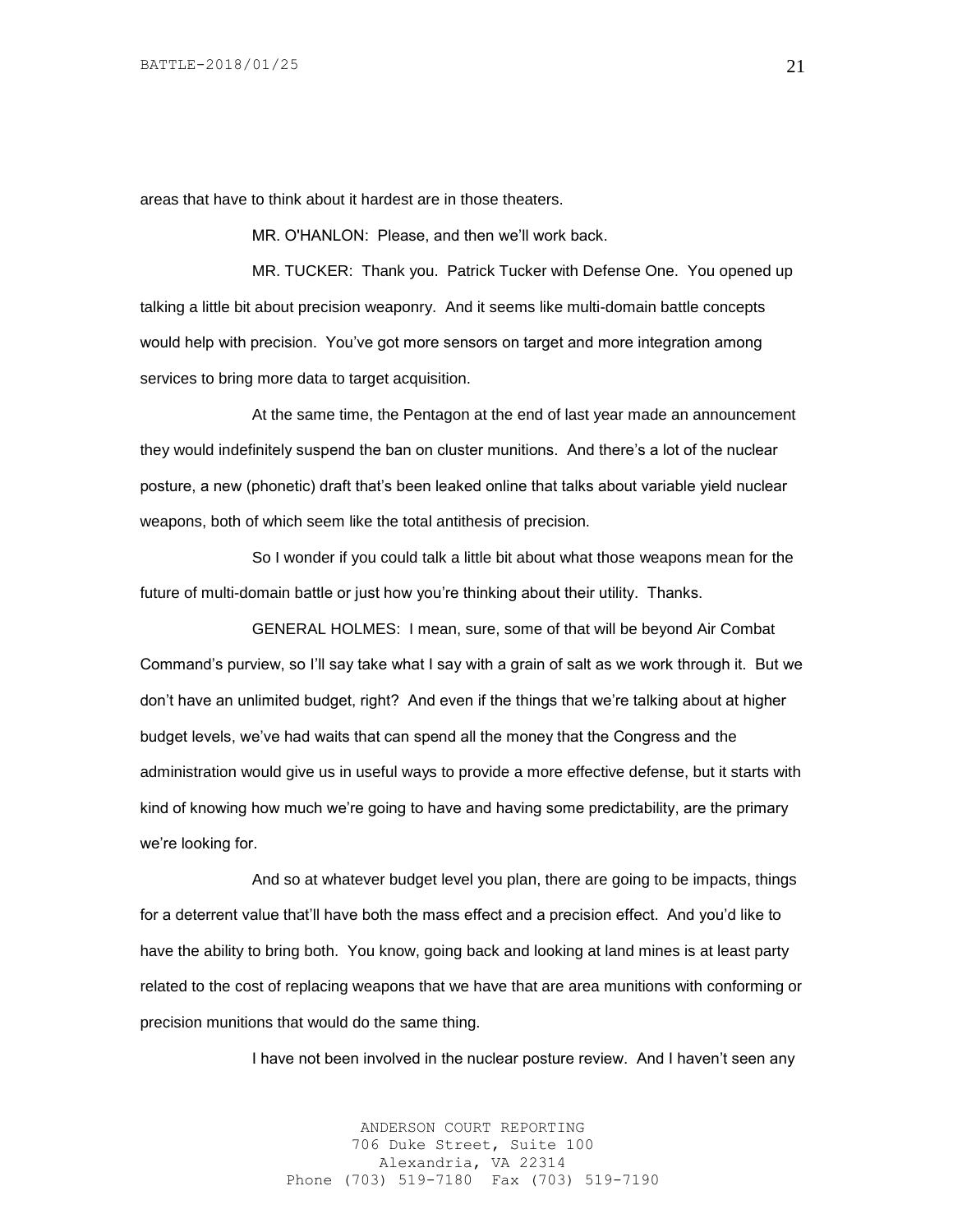more of it than you guys have until it comes out, so I'll defer comment on that part.

MR. O'HANLON: Here in the fourth row, please.

MS. KARAS: Good morning. Rachel Karas with Inside the Air Force. You mentioned tabletop exercises that you're going to start doing and I just wanted to clarify, is that the same thing as the MBC 2 exercises that General Saltzman has been talking about that are starting this fall? And if not, can you elaborate on what you're looking to get out of those, how often you're going to do them?

GENERAL HOLMES: Yes, so I think it's two different exercises. The tabletops that TRADOC and Air Combat Command will do will be focused on how our Army and Air Force force is going to fight together in that multi-domain battle. General Saltzman's experiments are going to be more focused on how the Air Force will bring multi-domain tools together and make the command and control work to support that within the Air Force.

They'll be related. They'll be some of the same people playing in both, but they're run by different organizations kind of parallel to each other.

The tabletops should have started last week, but didn't because of the government shutdown. So I'll get my government shutdown point in here that it impacts our ability to plan and work for the future. I had to cancel one of my squad commander courses because I could not travel people. So as I change out commands this summer, it impacts my ability to prepare and do that. And we'll have to reschedule the first of those four tabletop exercises because people couldn't travel to take part in them. So it impacts our ability to operate today and to prepare for the future.

MR. O'HANLON: By the way, I'm going to take advantage, too, to do a quick follow-up and then we'll come here. Last week, at his unveiling of the National Defense Strategy, Secretary Mattis talked about how the budget shenanigans of the last 10 years that a number of you had to live with, including my good friend Bob Hale, former comptroller of the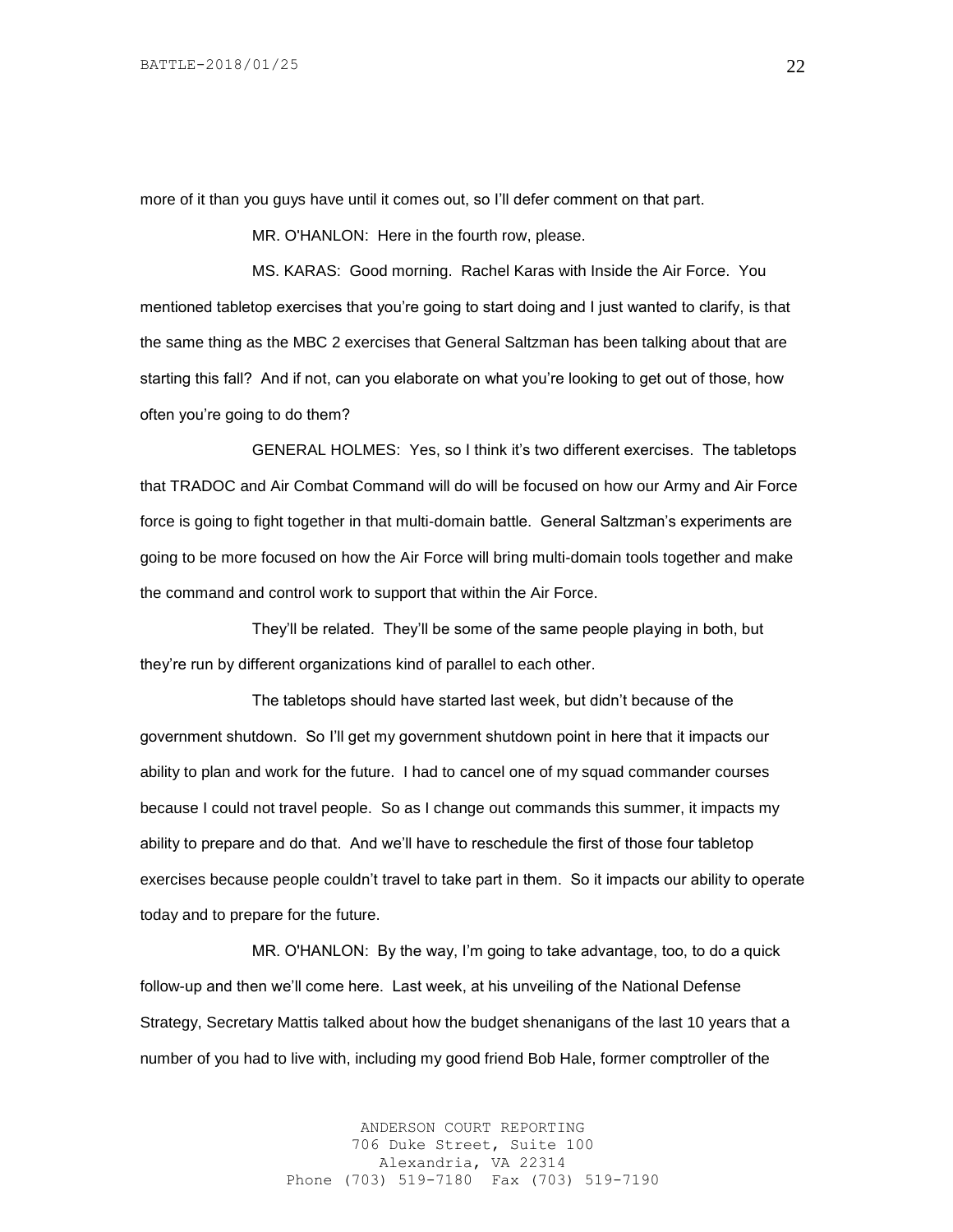Pentagon, that they've done as much harm to the department as any enemy. And he talked about Continuing Resolutions, not just sequestration, not just shutdowns.

So Continuing Resolutions, which, of course, no one likes and I'm not expecting you'll put in a good word in there on their behalf, but do they, affect you? Do they really hurt you at the level of doctrine and concept development as much as they hurt let's say the acquisition community? Or is the bigger problem for you something like, you know, the shutdown nuclear scenario, so to speak?

GENERAL HOLMES: Both. So, you know, our acquisition community, our programming community has learned to not expect to obligate major funds or start new programs in the first half of a year because you won't have a budget yet. You won't be able to commit that money. And so you learn to try to think about doing it in the second half of the year. It makes it very difficult to plan for a future when you don't know how much money you're going to have that year until you're hallway through it. And it makes it difficult to plan in the longer term because of the impacts of not knowing whether you can bring people together to do things like we talked about.

So I agree with the secretary, the primary problem that we have as services is operating without knowing what our top line will be from year to year and without having some predictability over a four- or five-year period of what that top line will be. Given that and then given the freedom to build a force that's right-sized for that top line, whatever it is, I can bring a better force to bear than I can when I have to kind of wait every year to find out how much money there's going to be.

> MR. O'HANLON: Thank you. Right here and then I'll work backwards. SPEAKER: Good morning, General Holmes. GENERAL HOLMES: Hi, Jack.

SPEAKER: Still very proud to be your first F-15 weapons officer and not part of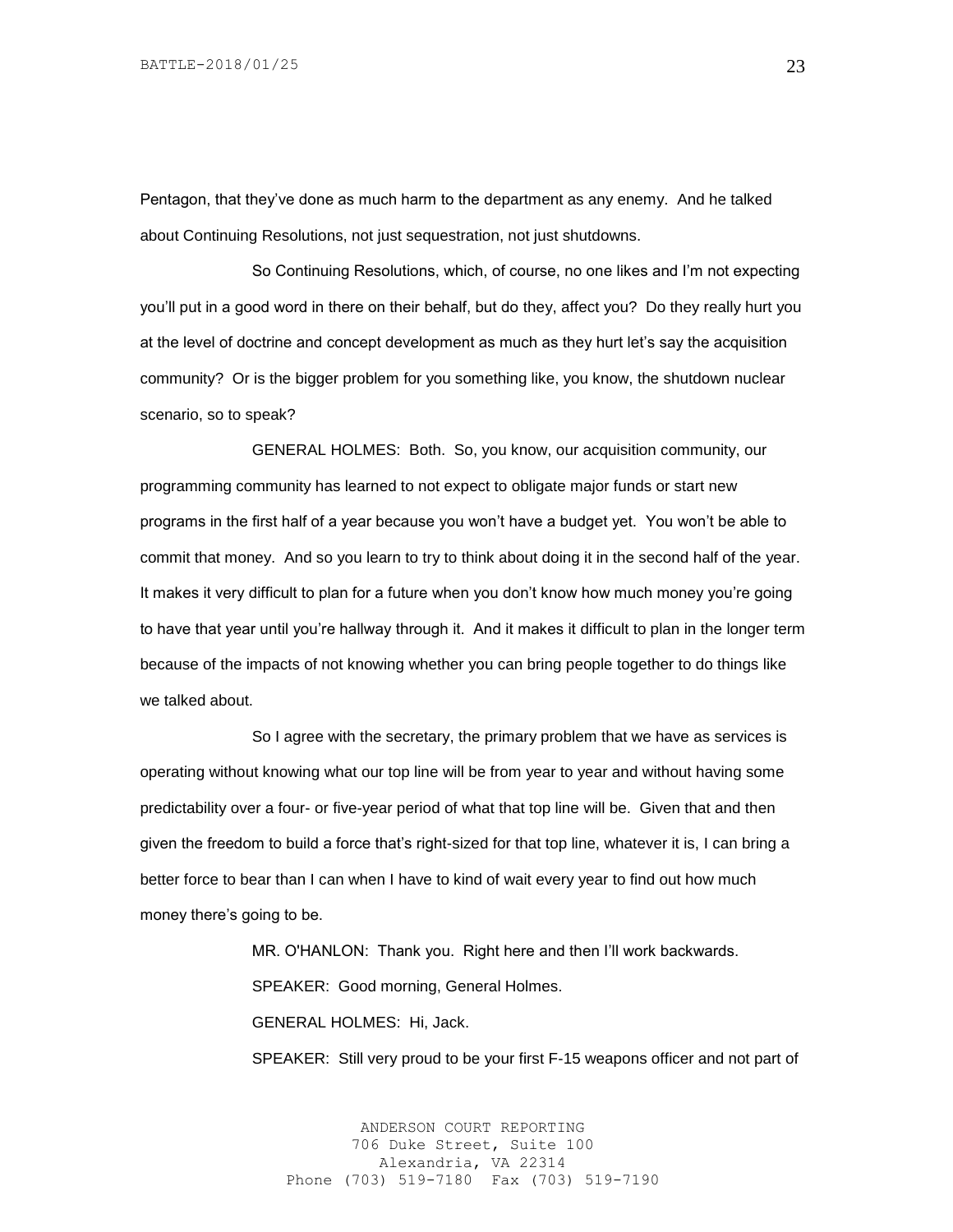the media. I'm from the Boeing Company.

Space, one of the major domains that's a big piece of your multi-domain battle command and control. Can you comment on now that it's contested or expected to contested how General Raymond and Space Command's coordinate and working with you and the TRADOC commander in your endeavors?

GENERAL HOLMES: So, you know, when I said the three things that we'll depend on are multi-domain awareness, advance battle management, and agile, resilient comms, all those things will rely on the capabilities that American space assets bring to the battlefield. And that means General Raymond has to think about how he's going to reconstitute some of the aging parts of that system and it means he's got to think about how he's going to defend them. And that defense, like any military defense, will be about offensive ideas and defensive ideas. So General Raymond's working through that.

For many years, we've said, hey, a day without Space, and we've done those exercises, and a day without Space is a really bad day for the people in the Air Combat Command when they go to the battlefield. With space being recognized as a contested environment, a day without terrestrial conventional forces is also going to be a really bad day for Space because many of the primary threats to space systems are launched from the ground, either kinetic tools or non-kinetic tools.

So, yeah, we're working and thinking about not just how Space will continue to support terrestrial warfighters, but how terrestrial and air warfighters and multi-domain warfighters will bring those tools together to help General Raymond's forces operate and bring the advantage that they bring to us.

> MR. O'HANLON: Here in like the sixth row or so, the woman in the glasses. MS. McCULLOUGH: Hi, good morning, sir. GENERAL HOLMES: Good morning.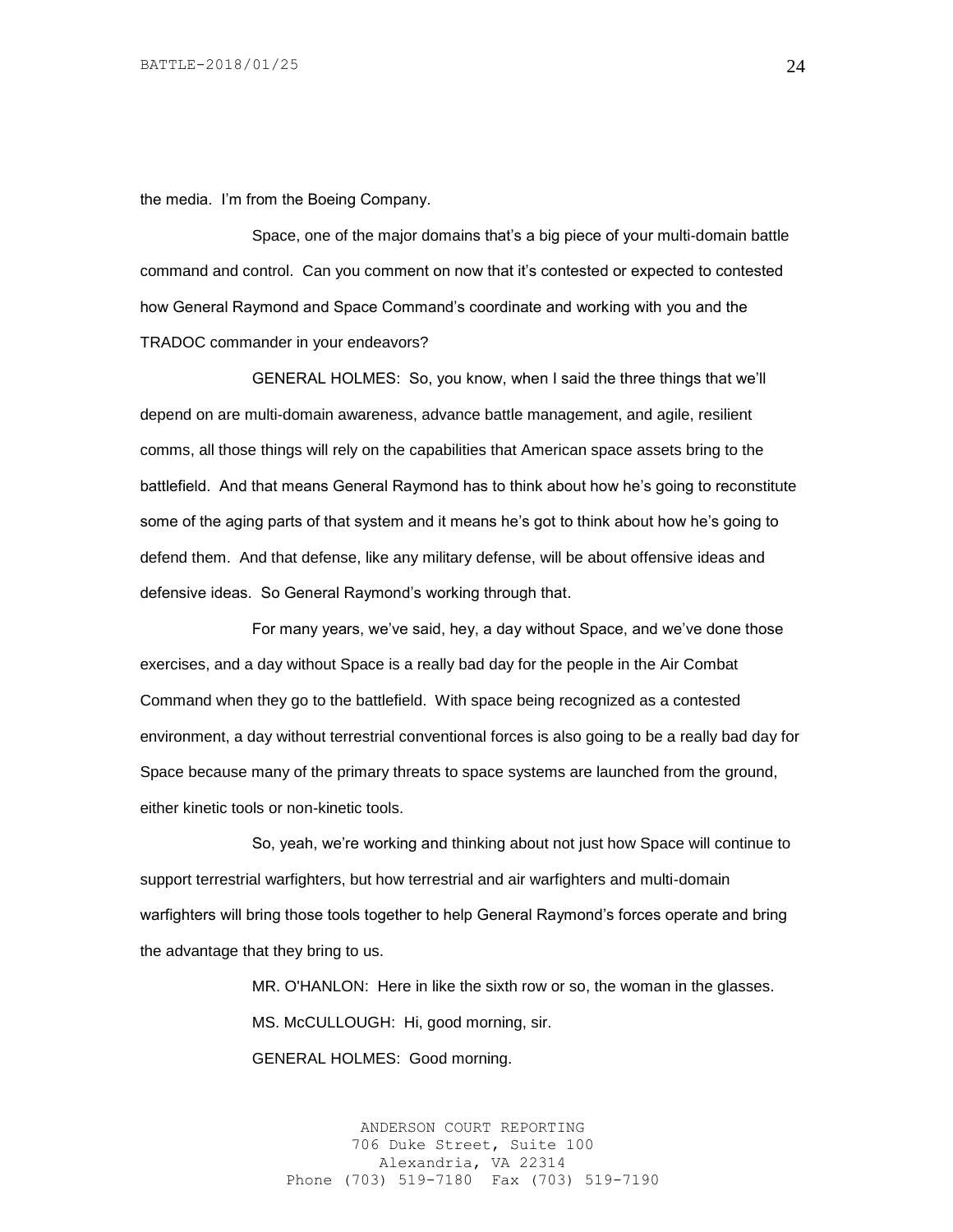MS. McCULLOUGH: Amy McCullough with Air Force Magazine. I wanted to follow up on the idea that you mentioned about evolutionary improvements and how the Air Force and military in general can no longer afford these 20-year development programs. How does that work with the idea that General Goldfein and General Saltzman and other Air Force leaders I've talked about it with new-new versus new-old?

GENERAL HOLMES: So I think it means you have to do both. We learned to do that in the '50s and '60s when we were facing a peer adversary that focused all our efforts and intensity on defending our way of life. And so, we fielded new systems routinely and periodically and we fielded them incrementally. F-84s might have straight wings one lot and the next lot had swept wings because we had learned they were better; or we added a new sensor to it or we added a new part of the weapons system or a new weapon to it periodically.

We've lost some of our ability to do that because there was -- in the absence of a peer threat, we could draw a line as far into the future kind of as we wanted to, we could take as long as we wanted to to get to that next capability, and we'd still be there ahead of our adversaries. Because that's changed, we have to make evolutionary changes to things that we have and then we have to think about fielding the new things, the missing parts faster. And in Air Combat Command we talk about accepting risk to bring the future faster.

Our part of that is we can't take two and a half years to define the requirement anymore for something. We're going to have to start with requirements that are achievable in the short term and make our requirement document a living document so that we can trade it off with our acquisition partners as we go forward and decide what can we get now. Is that better than what we have? And if so, let's go do that instead of trying to think 10 years into the future.

MR. O'HANLON: Yes, sir, here on the aisle.

MR. HEDERMAN: Thank you. Bill Hederman, University of Pennsylvania. GENERAL HOLMES: Hi, Bill.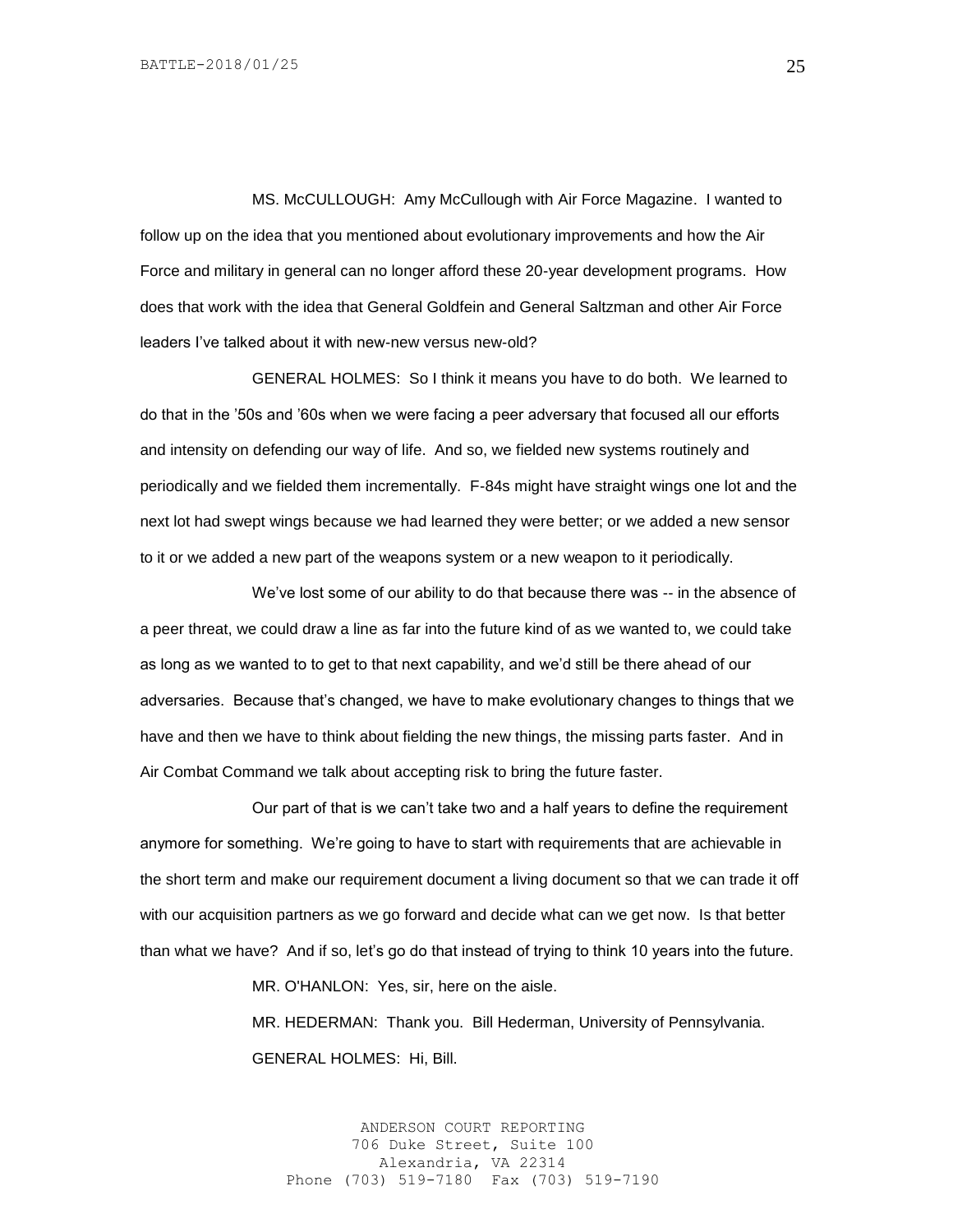MR. HEDERMAN: And a reformed double E as well. I started at Bell Labs. My question is work I'm doing at the university relates to cyber and the power grid. And the analogy has been raised that if the way that the utilities have to take responsibility at the moment it's as if in the Cold War PanAm and TWA had to expect a call from the Air Force that migs were coming, but PanAm needed its own jet fighters to protect its airlines. What's wrong with that analogy? And how are things going to change in your thinking?

GENERAL HOLMES: Well, so I think we are going to have to figure out as a nation how we're going to defend the infrastructure that we all depend on every day and then is also the basis of my readiness. But I think we'll have to come up with a uniquely American solution because the American people have demonstrated that they have some reservations about who is poking around in their network. Right? And so we're going to have to work through that together as a nation.

From my perspective, I'm open to whether it's the U.S. military that defends those networks or whether it's someone else in the government, as long as somebody is put in charge of it and given the resources to do it, the authorities and the resources to do it.

MR. O'HANLON: Over here, please the fourth row.

MS. INSINNA: Hi, Valerie Insinna with Defense News.

GENERAL HOLMES: Hi, Valerie.

MS. INSINNA: Hey. So you talked a bunch about the interdependence of air and ground forces during your speech, but when you ask, you know, a normal Army person or Marine Corps person about the Air Force, you know, they always point to the A-10. Last week, there was a story that alleged that the Air Force did not want to continue the re-winging effort and that it would, you know, basically try to stonewall that from happening.

Can you address that? You know, is the Air Force wanting to move forward and re-wing the 100 A-10s that are still -- that still don't have those wings left? And is that something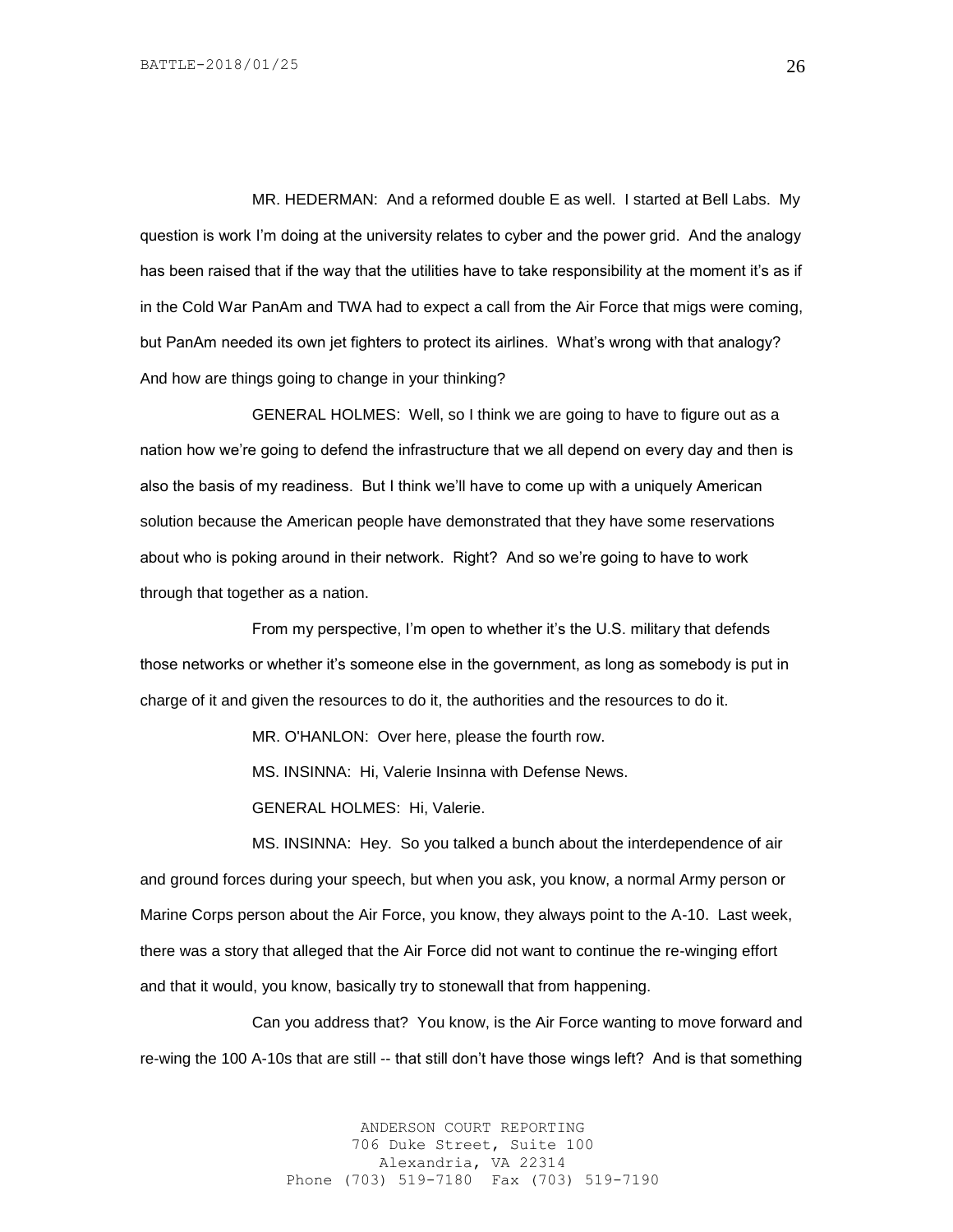that the service is planning to ask for more money in the '19 budget to do?

GENERAL HOLMES: So we have money in the current budget that will allow us to reopen a wing contract. So the previous contract that we had was with Boeing and it kind of came to the end of its life for cost and for other reasons. It was a contract that it was no longer really cost-effective for Boeing to produce wings under. And there were options there that we weren't sure where we were going to go, and so now we're working through the process of getting another contract. The money's there to do it.

The first part of that contract, like all new contracts, the first sets of wings are expensive as you work through the engineering and the design work and working through that. And then you have options to go back and get them.

In the '19 program that we're working, we also buy more wings. And so we move forward to address the wings on the A-10.

As far as exactly how many of the 280 or so A-10s that we still have that we'll maintain forever, I'm not sure. That'll depend on a Department of Defense decision and our work with Congress. But we plan to maintain the A-10 out into the 2030s at least.

And then, you know, we live in a world, again, with a limited budget, so how many fighter squadrons can we afford to maintain? How many will I have the O&M to be able to operate and how many does the nation need? And so as F-35s come on board moving toward 48 or 50 a year, I won't be able to just add those on top of the squadrons that I have. We'll have to make some decisions.

So you probably saw recently the Air Force announced that the next two F-35 Ops 5 and 6 in the Air National Guard will replace the preferred candidate for those bases. We still have to work through environmental impact studies and those things, but the preferred candidate are bases that fly our oldest F-16s. You'll know when we're talking about retiring A-10s when we start replacing them and those decisions.

> ANDERSON COURT REPORTING 706 Duke Street, Suite 100 Alexandria, VA 22314 Phone (703) 519-7180 Fax (703) 519-7190

27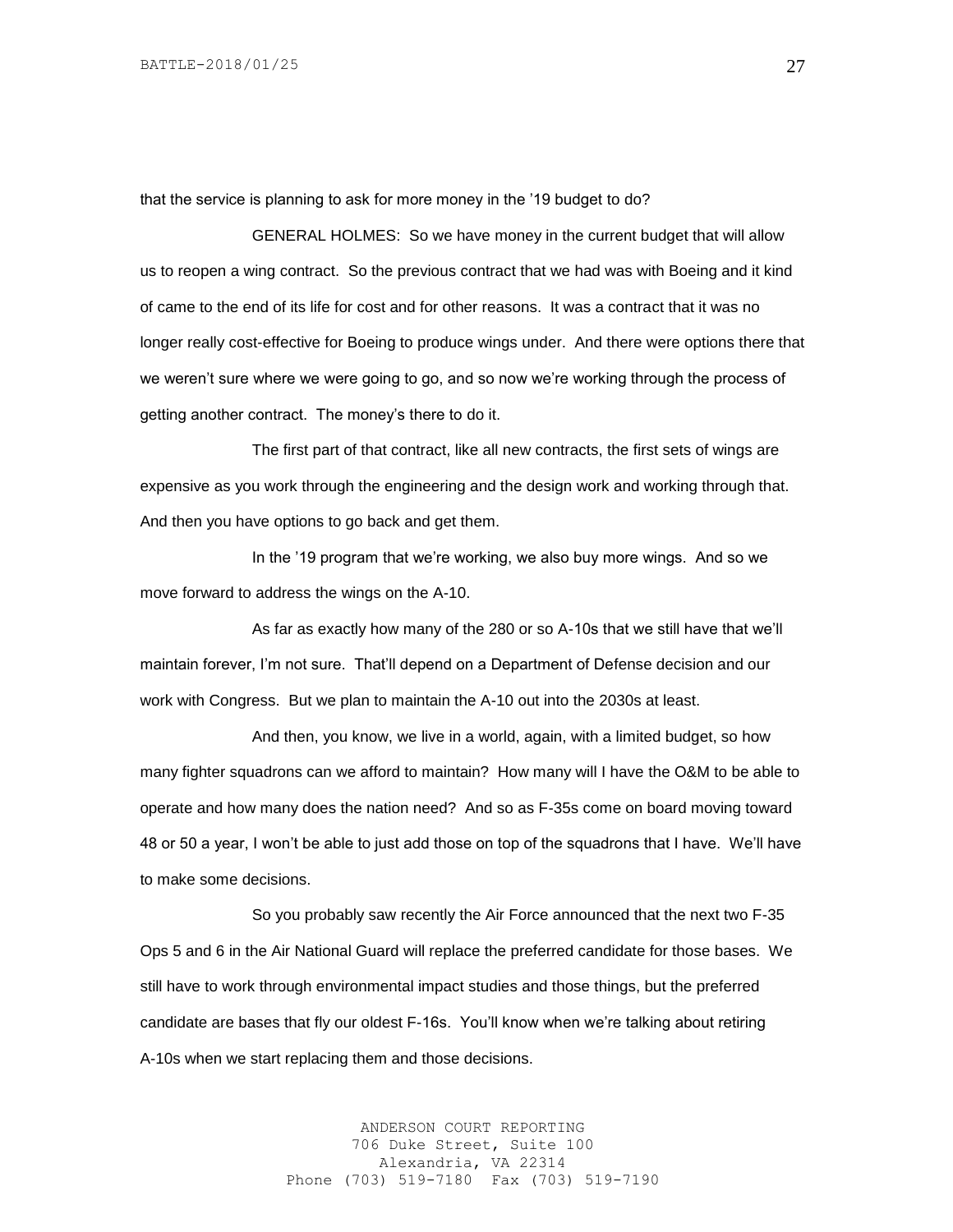MS. INSINNA: When will you know how many of the nine squadrons that you guys are going to need

MR. O'HANLON: It's not a decision that we have to make right away, so we'll continue to plan and work back and forth. It'll depend on what we have, what we need, and what's useful on the battlefield year to year as we go through.

MR. O'HANLON: Before I take the last couple of questions from the crowd and we have a few more minutes here, I wanted to on the subject of specific weapons, ask if there's anything that you wanted to make a plug for. Obviously, I would assume you support the full upcoming DOD budget request and so I'm not going to ask which might be lower priorities out of that. But to the extent that you want to make a specific plug, especially in the context of multidomain battle, for anything, whether it's an Air Force or a Joint program, whether it's a communications hardening or whether it's an offensive strike platform, is there anything that to make multi-domain battle really come alive in the near term you feel we need to prioritize?

GENERAL HOLMES: So, again, fundamentally, those three things that I talked about: multi-domain awareness, which means not just airborne sensors for ISR, not just spaceborne sensors, not just cyber sensors, but how you pull those together in the right way to get the information that commanders need; the advance battle management, which will include some algorithmic approach to it, it'll be some big data analysis, but it's still got to allow people to fight in real wars where you have a hard time talking to each other; and then the comms that will work through that.

Those things are going to be fundamental. And whatever we acquire in those areas, they need to be able to operate in that contested, degraded, operationally limited environment that we face against a peer adversary.

And then fundamental to being able to exploit the air is being to control the air and space. And so the Air Force is going to focus on, as we go forward, we're going to have to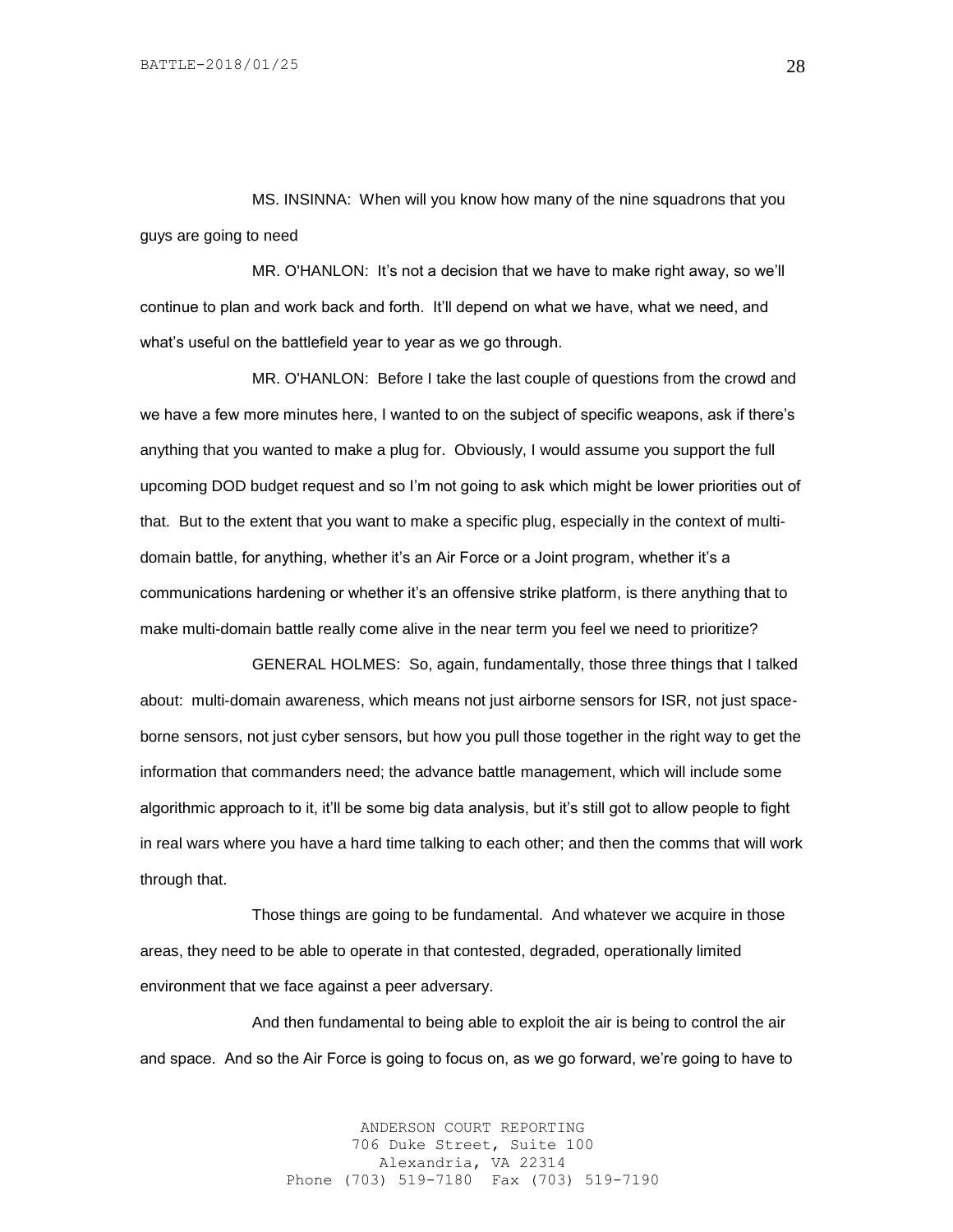make sure that we bring a capability to control the air and space so that the Joint Force can exploit it. So General Raymond will be outlining the space mission force and the things that he believes are necessary. Our study of Air Superiority 2030 has produced some ideas. Some of them are in those broader three context, some of them may eventually lead to replacement platforms. And so those things are fundamental to the things that the Air Force beings to the Joint Force.

MR. O'HANLON: Great. So let's see, the gentleman about the eighth or ninth row back there. Yes, please.

MR. CHETHER: Tony Chether (phonetic 4:18:13), old guy. (Laughter) I believe that multiple-domain will remain a concept until we figure out how we're going to do fully integrated multiple-domain training against a fully integrated multiple-domain Op 4 (phonetic 1:18:30). And until then, people won't have trust, they won't have worked with each other, and we will probably really find out what we need when we get into that. But I don't hear any talk or any sense that we're leaning towards that.

GENERAL HOLMES: You know, that's a great point. So when we talk about the high water mark of U.S. superiority in air-land battle being either Desert Storm or that 2003 invasion, you can't leave out the impact of realistic training driven by veterans of the Vietnam War drove on the force, and focus in on training in realistic ways against realistic threats and the ability to do that. That is one of the areas that we've lost because in reduced budgets and uncertain budgets, we haven't funded the threat systems that we train against to keep up with the systems that we bring to the battlefield. So there are initiatives going on to do that.

And for the Air Force, in our red flag environment and in our weapons school, kind of our premier tactical instruction school, in the graduation phase, which is the integration phase, we bring other services to bear there, where we do train together against a multi-domain threat to the best ability that we have in a realistic environment. And we'll continue to do that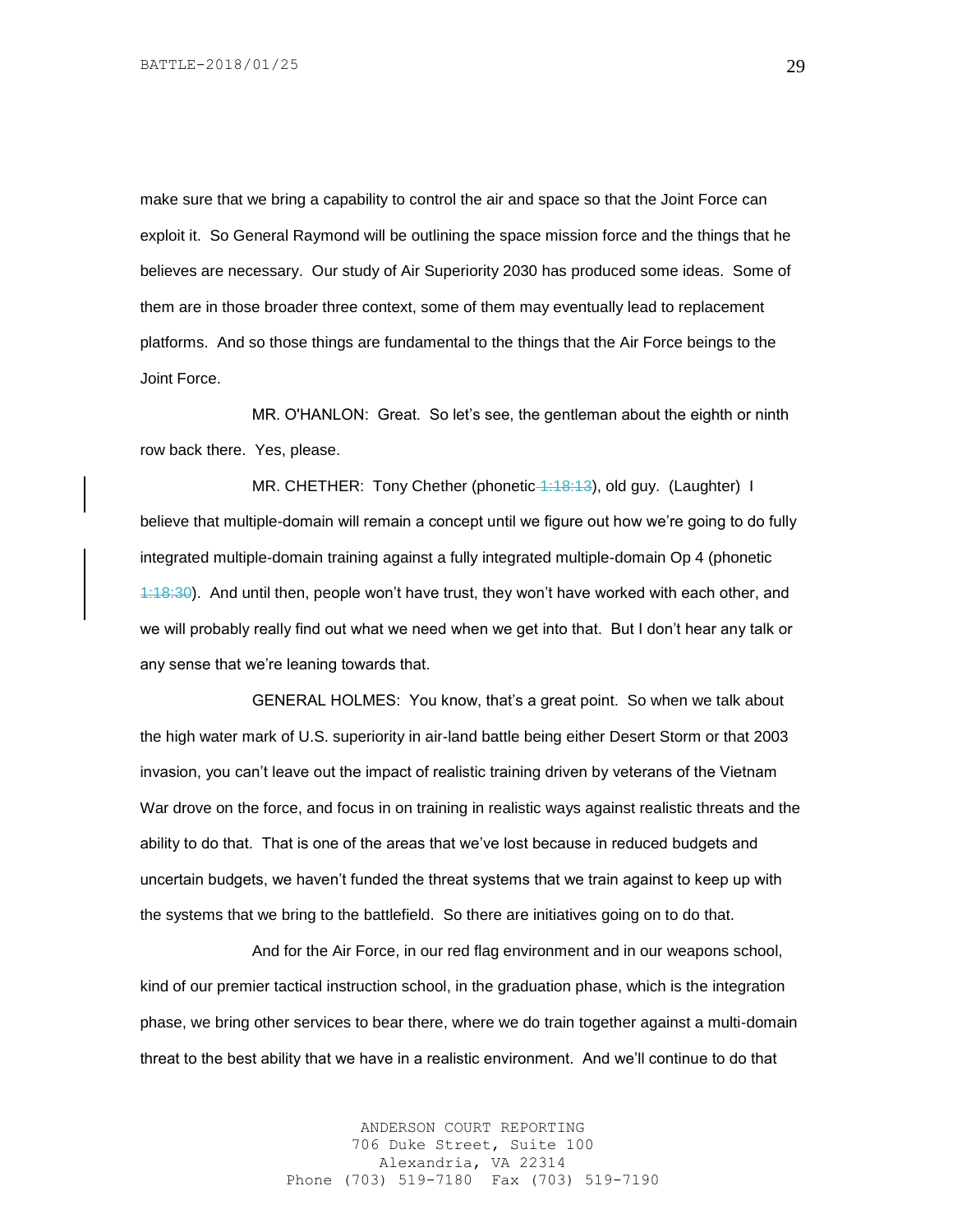and introduce ways to do it. So we bring space aggressors, cyber aggressors, air aggressors there into that space.

MR. CHETHER: Bring together, you know, Air Force, ground. GENERAL HOLMES: Right. MR. CHETHER: And maybe it's time to think about bringing back JFCOM, I guess.

> GENERAL HOLMES: Yeah. Well, bring back what? I'm sorry. MR. CHETHER: JFCOM, Joint Force Command. GENERAL HOLMES: Oh, Joint Forces Command? Yeah. MR. CHETHER: Which was Admiral Giambastiani with his fully integrated

training.

GENERAL HOLMES: So the Joint staff is making an effort to kind of relook at the joint exercises and the way we schedule them and bring folks together through the J7 to get after the chairman's goal. So I think you'll see them step up into that role and reset some of that.

You know, I agree with your point, we absolutely have to figure out to do it and we have to find ways to bring our forces together to do that. One of the things that we're experimenting with between the Army and the Air Force is a Joint Air-Ground Integration Center, or a JAGIC. And we're employing that in our exercises together. And a JAGIC is alongside the division TOC, a combination of division staff and our ASOC staff, to try to bring the Air Force's tools together in the moment in that battle space.

But we won't be in multi-domain battle until I present a multi-domain ASOC to that division that brings everything that the Air Force brings and goes beyond the cast that we bring to their battle space, but brings all the tools there. And so I agree with you.

MR. O'HANLON: Here in the second row, please.

MR. ROSE: Herb Rose. You mentioned Europe a couple times, but I'm just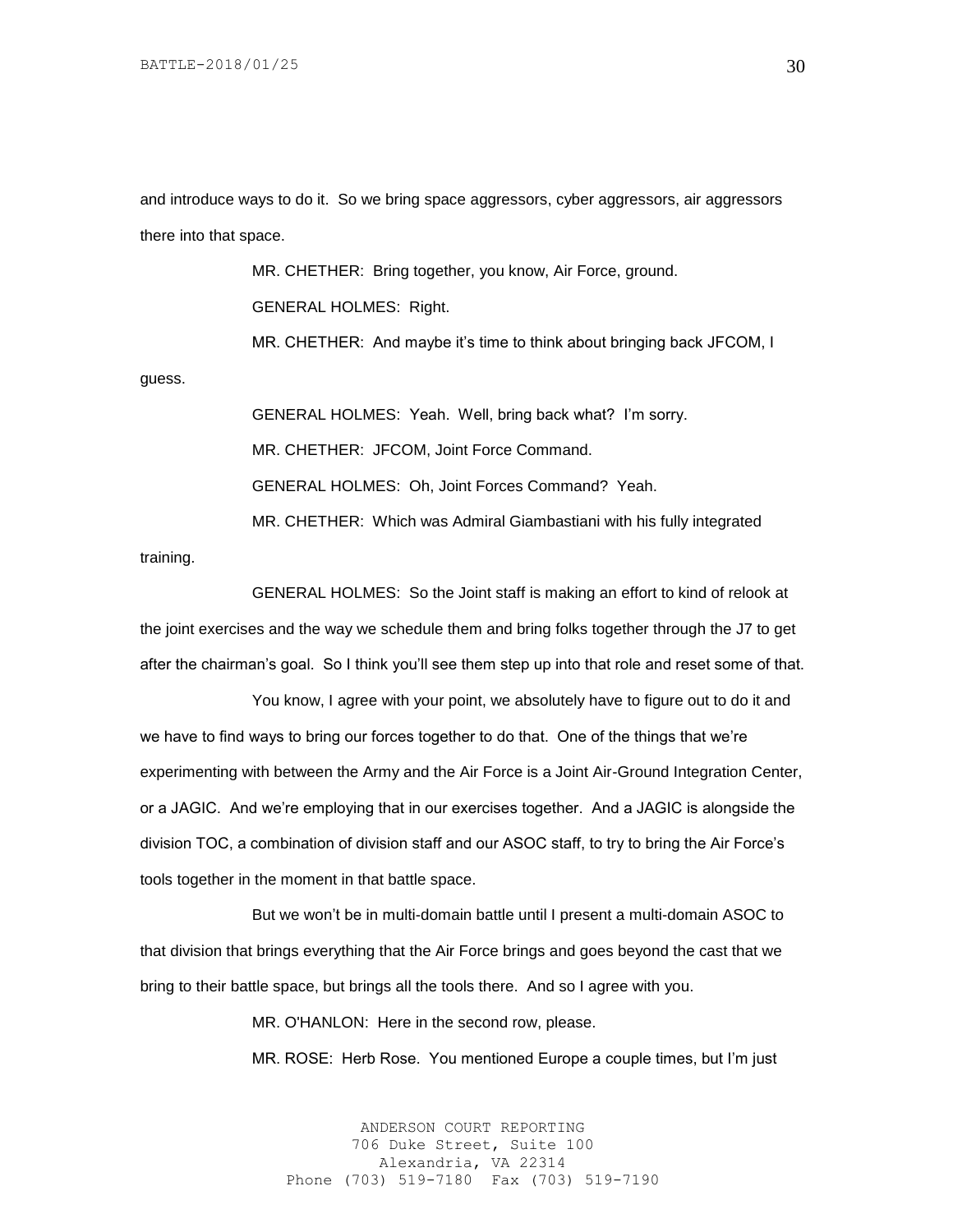wondering how much effort there has been to collaborate with NATO and to integrate concepts here in multi-domain battle.

GENERAL HOLMES: You know, that's a great question and the NATO headquarters, the NATO Joint Supreme Allied Commander for Transformation, what used to be Atlantic Command, is there at Norfolk. And I'm 15 minutes or so from Dave Perkins and that NATO Command led by a four-star French Air Force officer is about 15 minutes away on the other side of the tunnel in Norfolk, as well. So we have been working together with them as NATO thinks its way through these concepts. NATO has their own name for it, but they're focused on the same ideas and we get together twice a year or so, bringing TRADOC and Air Combat Command and our Navy counterparts together there with that Supreme Commander Transformation at Norfolk to try to think through it.

Again, the realization of that will happen in Europe on those training grounds as the forces there operate together. And we've taken steps to both improve our posture to deploy forces there and position forces there and our ability to be able to train alongside our NATO partners with a rotation Army brigade that's there to support that training effort with NATO brigades that are standing up in those Baltic countries that have multi-components from multiple forces to work together. And then in the Air Force we use an idea we call a theater security package to send folks over for training. Right now we have I think the Ohio Guard just deployed for a several-week deployment into the European theater to train alongside NATO air forces and ground forces, and to assure our allies and to deter Russia from taking action.

MR. O'HANLON: Before I give the last question to my friend Ché in the back, I wanted to also bring up one other theater that hasn't received a lot of attention today and I think it was even more striking how little attention it received in the National Defense Strategy. That's Korea. And I think the National Defense Strategy, to my mind, is a very interesting and excellent document, forward-looking, worried about big long-term concerns, and yet here we find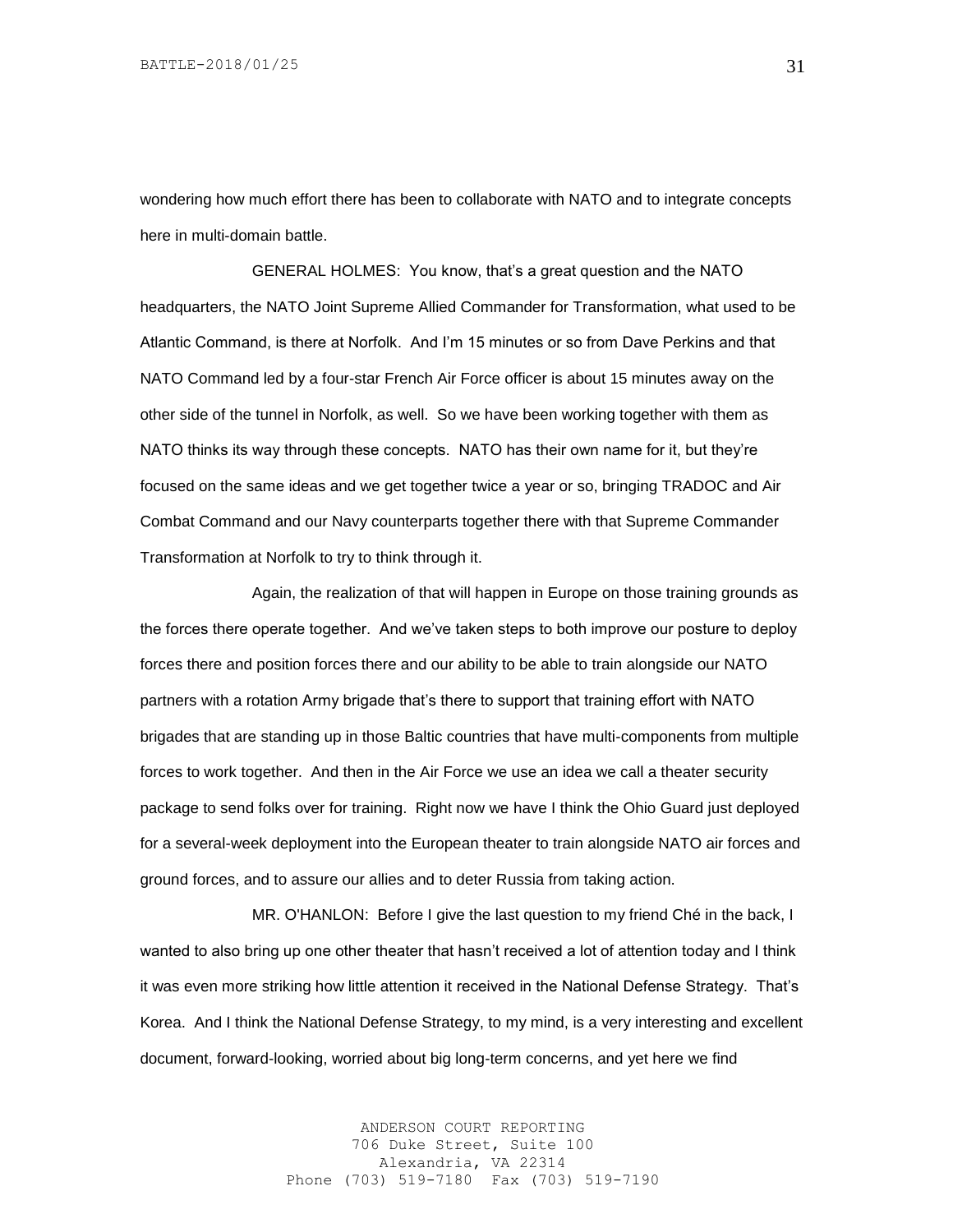ourselves, hopefully a very small chance, but a non-zero chance of engaging in what would probably be, as Secretary Mattis said, the worst war that we've waged as a country since World War II if, god forbid, it happens.

Is there anything about what you're doing that speaks to Korea, that speaks to the issue of handling an airspace where there could be a lot of missiles, there could be a lot of artillery? This is an Air-Army kind of environment. Is that more of something you just have to trust to PACOM and General Brooks and Korea Command right now and you're thinking more long term or is this something where multi-domain battle can make a contribution?

GENERAL HOLMES: I think the ideas are certainly being used and thought about as Combined Force Command, the headquarters in Korea, works through looking at their old plans and thinking about what they will do and what they'll need to do. My primary focus is the Air Combat Command commander is to present ready forces and I'm pretty focused on improving what we'd call the full spectrum readiness of our force.

For 15 years we've been in a rotational readiness model where our guys knew when their next turn was going to be to rotate to the CENTCOM AOR, and they focused on providing that fairly narrow skill set to the best of their ability to operate alongside coalition ground forces and our U.S. ground and special operations forces and do that job very well. What we're asking our units to do now is to regain readiness in some of the tasks that would be more appropriate in that Korean scenario as a steppingstone toward regaining the full spectrum readiness that we would need to be able to counter a peer adversary there.

So we're certainly focused on it in Air Combat Command. Our focus is on readiness of the forces that we'd present forward.

MR. O'HANLON: Thank you. And Ché.

COLONEL BOLDEN: Sir, good morning. Ché Bolden, general neophyte and Michael O'Hanlon disciple. (Laughter) No sanctuary, no hiding place, no boundary. You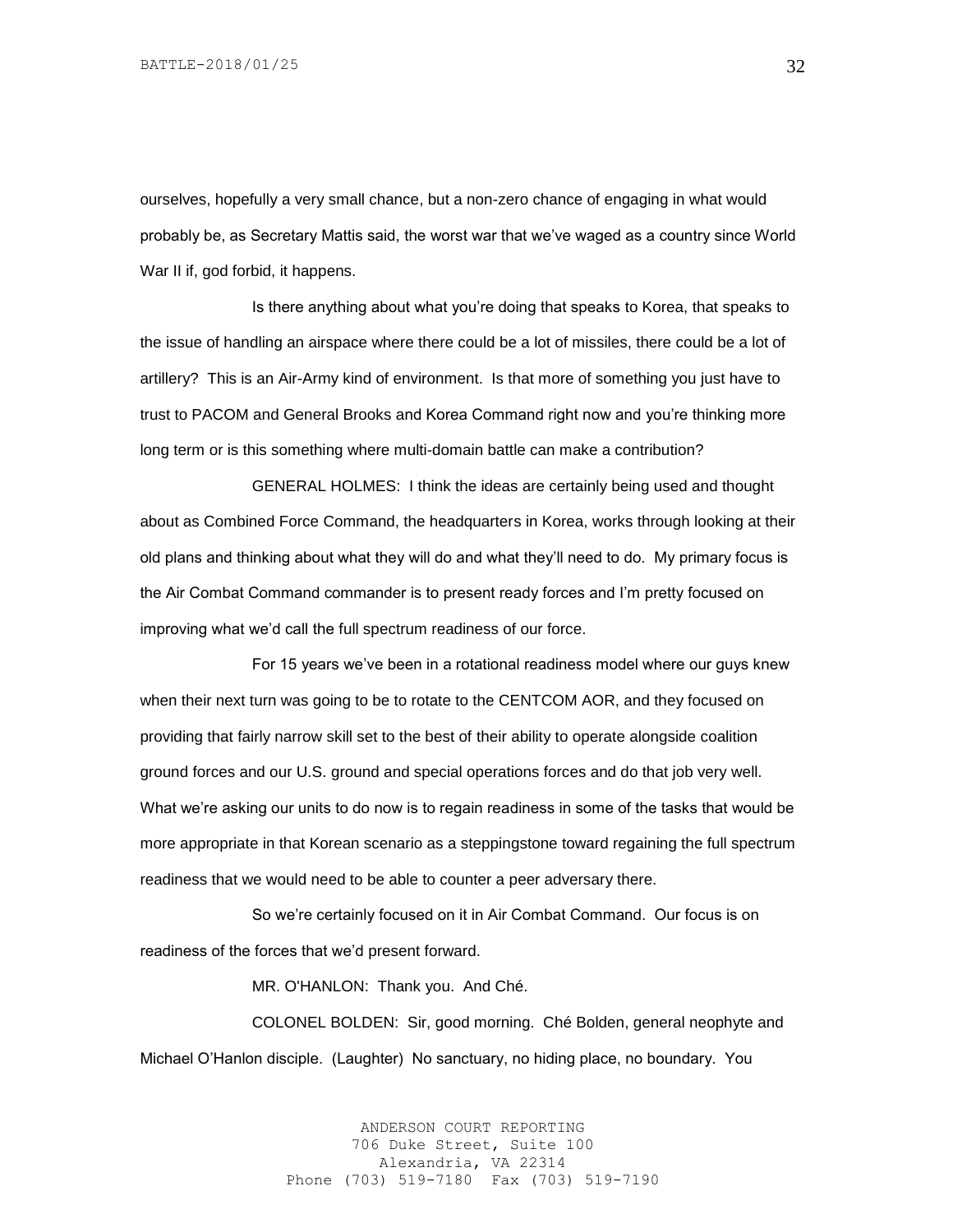mentioned adaptive bases as one of your three tenets. One of the things that often gets overlooked in our ability as a force is our ability to base whether it's in CONUS or forward. You mentioned adaptive bases and the Air Force has a long history of treating their bases as weapons platforms. Any advice or comment on how multi-domain battle looks at our basing posture, particularly for the other services, to kind of take that as a roadmap to go forward?

GENERAL HOLMES: I think we're going to have to put some more emphasis into the defensive part of protecting our bases. We haven't had to do that as the Joint Force because of our overwhelming offensive superiority. We did defense by making sure that the enemy couldn't take off from their airfields instead of stopping them from shooting cruise missiles at our base. So we're going to have to address the defensive part of that in the short term, and you'd like to do it in a cost-effective ways.

Are their ways to reduce the cost equation so instead of it costing you more to shoot down that missile coming at you than it does to buy the missile, are their ways to get after it? And those are probably some non-kinetic ways, whether that's with cyber left of launch or whether that's with the electromagnetic spectrum or things that you can do there, whether it's directed energy or whether it's finding a cheaper way to use a rail gun and a powder gun and some of the Third Offset ideas that we talked about.

We're going to have to address that part of it, but we're also going to have to continue to work on the left of launch part of it to try to defeat things before they're launched and defeat them before they can be brought to bear against our forces.

And then because we're fighting against tough, smart guys that have worked out problems, we're also going to have to think about how we fight through those attacks, how we recover from them, how we respond to them, how we sustain forces that make that targeting problem harder by moving between bases. That probably means we won't be able to rely on just large, efficient bases that we build and maintain over time. We're going to have to relearn